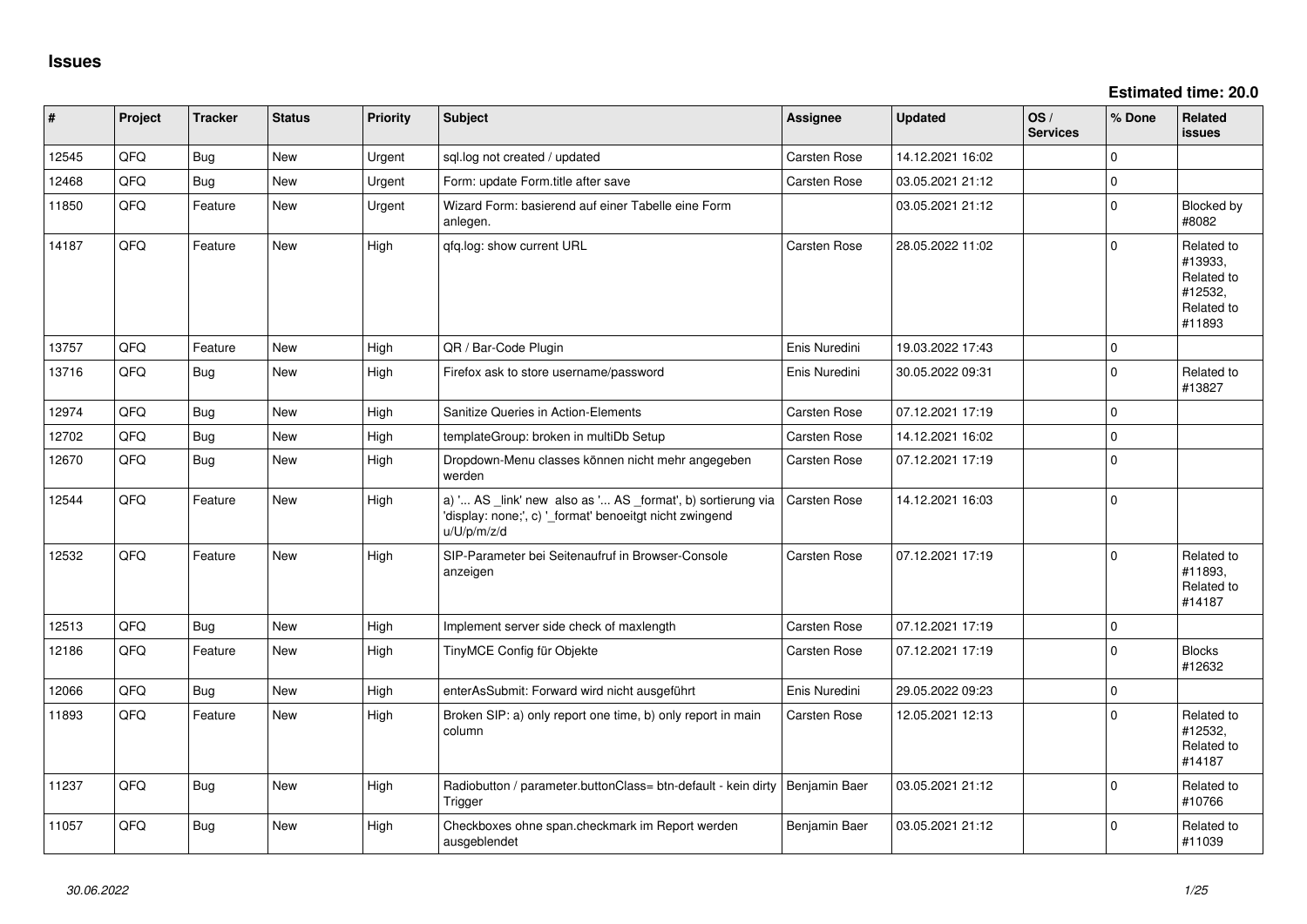| #     | Project | <b>Tracker</b> | <b>Status</b> | <b>Priority</b> | <b>Subject</b>                                                                   | <b>Assignee</b> | <b>Updated</b>   | OS/<br><b>Services</b> | % Done      | <b>Related</b><br>issues                     |
|-------|---------|----------------|---------------|-----------------|----------------------------------------------------------------------------------|-----------------|------------------|------------------------|-------------|----------------------------------------------|
| 10766 | QFQ     | <b>Bug</b>     | New           | High            | Radiobutton / parameter.buttonClass=btn-default: dynamic<br>update               |                 | 03.05.2021 21:12 |                        | $\Omega$    | Related to<br>#11237                         |
| 10640 | QFQ     | Bug            | New           | High            | TypeAhead Tag: FE editierbar trotz readOnly                                      | Carsten Rose    | 03.05.2021 21:12 |                        | 0           | Related to<br>#7795                          |
| 10508 | QFQ     | <b>Bug</b>     | <b>New</b>    | High            | Multi Form broken on Multi DB Instance                                           | Carsten Rose    | 03.05.2021 21:12 |                        | 0           |                                              |
| 10506 | QFQ     | <b>Bug</b>     | New           | High            | Template Group broken on MultiDB instance                                        | Carsten Rose    | 03.05.2021 21:12 |                        | $\Omega$    | Related to<br>#10505                         |
| 10114 | QFQ     | Feature        | New           | High            | Symbol (Link): 'G:' (Glyphicon) replaced by 'i:' (icon)                          |                 | 07.12.2021 17:19 |                        | $\Omega$    | Related to<br>#3797,<br>Related to<br>#4194  |
| 10081 | QFQ     | <b>Bug</b>     | <b>New</b>    | High            | Stale record lock after 'forbidden' character                                    | Carsten Rose    | 03.05.2021 21:12 |                        | $\Omega$    | Related to<br>#10082,<br>Related to<br>#9789 |
| 9531  | QFQ     | <b>Bug</b>     | <b>New</b>    | High            | FE File: Dynamic Update / modeSql / required detected<br>even it not set         | Carsten Rose    | 11.06.2021 20:32 |                        | $\mathbf 0$ | Related to<br>#12398                         |
| 9347  | QFQ     | <b>Bug</b>     | <b>New</b>    | High            | FE.type=upload with dynamic show/hidden: required not<br>detected                | Carsten Rose    | 12.06.2021 10:40 |                        | $\mathbf 0$ | Related to<br>#5305,<br>Related to<br>#12398 |
| 8962  | QFQ     | Feature        | <b>New</b>    | High            | allow for form fields with identical names                                       | Carsten Rose    | 03.05.2021 21:14 |                        | 0           |                                              |
| 8891  | QFQ     | <b>Bug</b>     | <b>New</b>    | High            | formSubmitLog: do not log passwords                                              | Enis Nuredini   | 25.03.2022 09:06 |                        | $\Omega$    |                                              |
| 8668  | QFQ     | <b>Bug</b>     | New           | High            | Pill disabled: dyamic mode 'hidden' not respected - FE is still<br>required      | Carsten Rose    | 03.05.2021 21:14 |                        | 0           |                                              |
| 8431  | QFQ     | <b>Bug</b>     | <b>New</b>    | High            | autocron.php with wrong path                                                     | Carsten Rose    | 03.05.2021 21:14 |                        | 0           |                                              |
| 8083  | QFQ     | <b>Bug</b>     | New           | High            | FormEditor: primary table list does not respect<br>'indexDb={{indexData:Y}}'     | Carsten Rose    | 03.05.2021 21:14 |                        | $\mathbf 0$ | Has duplicate<br>#6678                       |
| 7899  | QFQ     | <b>Bug</b>     | New           | High            | Fe.type=password / retype / required: always complain<br>about missing value     | Carsten Rose    | 03.05.2021 21:14 |                        | $\Omega$    |                                              |
| 7850  | QFQ     | Feature        | <b>New</b>    | High            | Upload records: non 'pathFileName' column                                        | Carsten Rose    | 03.05.2021 21:14 |                        | 0           |                                              |
| 7650  | QFQ     | <b>Bug</b>     | <b>New</b>    | High            | Optional do not show 'required' sign on FormElement                              | Carsten Rose    | 03.05.2021 21:14 |                        | 0           |                                              |
| 5715  | QFQ     | Feature        | New           | High            | PDF Caching                                                                      | Carsten Rose    | 03.05.2021 21:14 |                        | 0           | Related to<br>#5851,<br>Related to<br>#6357  |
| 5459  | QFQ     | <b>Bug</b>     | New           | High            | Multi DB: spread system tables between 'QFQ' and<br>'Data'-DB                    | Carsten Rose    | 03.05.2021 21:14 |                        | 0           | Related to<br>#4720                          |
| 5221  | QFQ     | <b>Bug</b>     | New           | High            | Download Dialog: Bleibt stehen in FF wenn Datei<br>automatisch gespeichert wird. | Carsten Rose    | 03.05.2021 21:14 |                        | 0           |                                              |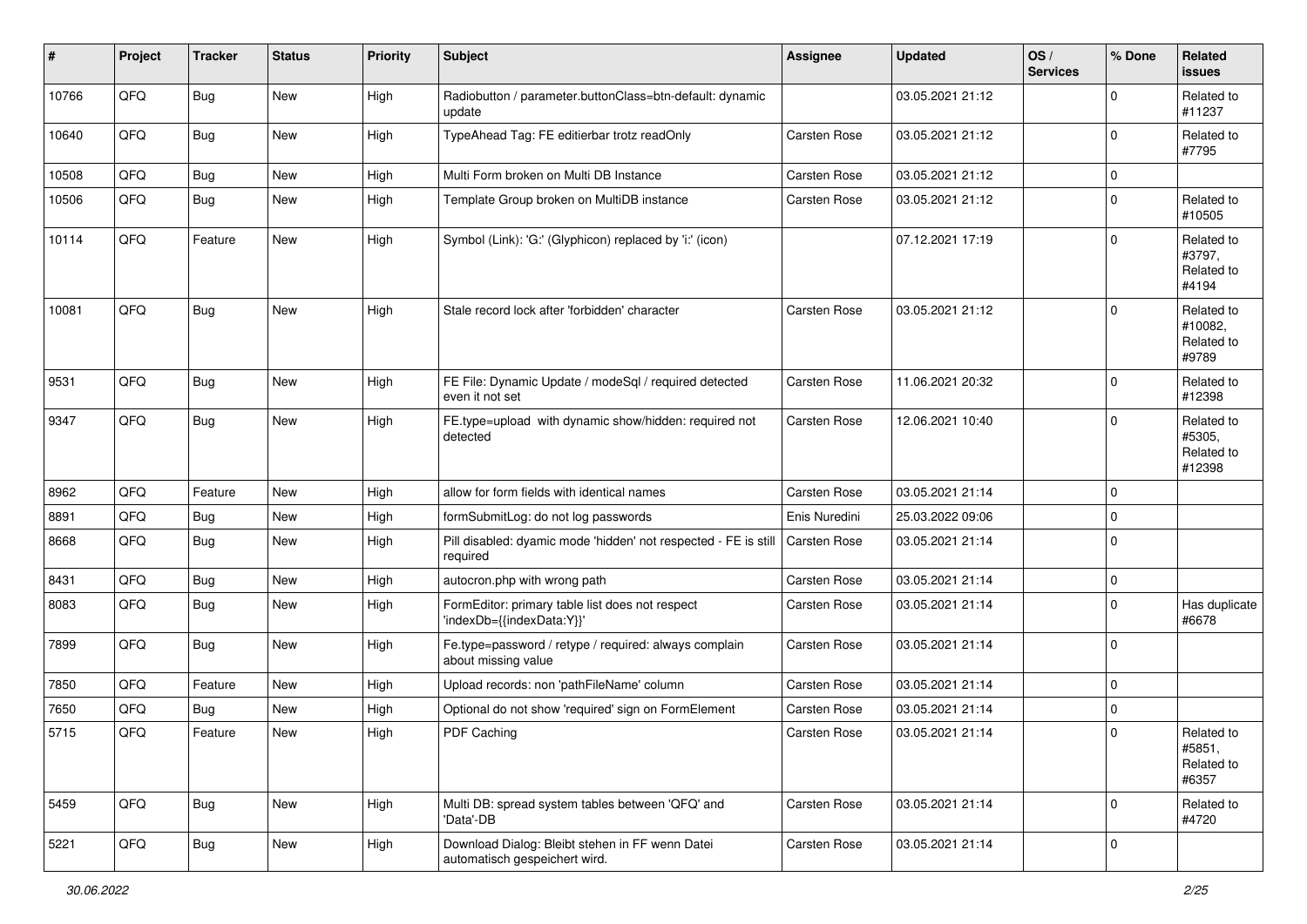| $\vert$ # | Project | <b>Tracker</b> | <b>Status</b> | <b>Priority</b> | <b>Subject</b>                                                            | <b>Assignee</b>        | <b>Updated</b>   | OS/<br><b>Services</b> | % Done              | Related<br><b>issues</b>                         |
|-----------|---------|----------------|---------------|-----------------|---------------------------------------------------------------------------|------------------------|------------------|------------------------|---------------------|--------------------------------------------------|
| 3727      | QFQ     | Feature        | <b>New</b>    | High            | Security: Session Hijacking erschweren                                    | <b>Carsten Rose</b>    | 03.05.2021 21:14 |                        | $\mathbf{0}$        |                                                  |
| 14395     | QFQ     | Support        | <b>New</b>    | Normal          | FormEditor: Virtual table columns                                         | Enis Nuredini          | 21.06.2022 16:09 |                        | $\mathbf{0}$        |                                                  |
| 14377     | QFQ     | <b>Bug</b>     | <b>New</b>    | Normal          | Documentation > General Tips: white page after migration                  | Enis Nuredini          | 19.06.2022 16:37 |                        | 0                   |                                                  |
| 14376     | QFQ     | Feature        | <b>New</b>    | Normal          | QFQ Bootstrap: if missing, create stored procedures                       | Enis Nuredini          | 19.06.2022 16:37 |                        | $\mathsf{O}\xspace$ |                                                  |
| 14322     | QFQ     | Bug            | <b>New</b>    | Normal          | Form Load: by default no scroll (save & close should be<br>visible)       | Enis Nuredini          | 15.06.2022 14:12 |                        | $\Omega$            | Related to<br>#14321,<br>Related to<br>#6232     |
| 14305     | QFQ     | <b>Bug</b>     | <b>New</b>    | Normal          | Inline Report editing does not create history entries                     | <b>Carsten Rose</b>    | 10.06.2022 11:55 |                        | 0                   |                                                  |
| 14304     | QFQ     | <b>Bug</b>     | <b>New</b>    | Normal          | table sorter view safer does not work                                     | Carsten Rose           | 10.06.2022 11:49 |                        | $\Omega$            |                                                  |
| 14245     | QFQ     | <b>Bug</b>     | <b>New</b>    | Normal          | Form Save Btn bleibt disabled wenn Datumsfeld über<br>Datepicker geändert | Enis Nuredini          | 27.05.2022 13:45 |                        | $\mathbf{0}$        | Related to<br>#13689                             |
| 14233     | QFQ     | Bug            | <b>New</b>    | Normal          | AS link: question - HTML is not rendered                                  | Carsten Rose           | 28.05.2022 11:02 |                        | $\mathbf 0$         |                                                  |
| 14227     | QFQ     | Feature        | <b>New</b>    | Normal          | Selenium Konkurrenz: cypress.io                                           | Enis Nuredini          | 28.05.2022 11:02 |                        | $\mathbf 0$         |                                                  |
| 14185     | QFQ     | Feature        | <b>New</b>    | Normal          | External/Autocron.php - better suitable directory                         | Support: System        | 28.05.2022 11:03 |                        | $\mathbf{0}$        |                                                  |
| 14091     | QFQ     | <b>Bug</b>     | <b>New</b>    | Normal          | inconsistent template path for twig                                       | Carsten Rose           | 19.04.2022 18:36 |                        | $\mathsf{O}\xspace$ |                                                  |
| 14090     | QFQ     | Feature        | <b>New</b>    | Normal          | Nützliche _script funktionen                                              | <b>Carsten Rose</b>    | 28.05.2022 11:03 |                        | 0                   |                                                  |
| 14077     | QFQ     | <b>Bug</b>     | <b>New</b>    | Normal          | As _link: Attribute 'class' missing by r:1 and r:3 - but should<br>set    | <b>Carsten Rose</b>    | 28.05.2022 11:02 |                        | $\Omega$            | Related to<br>#5342,<br>Related to<br>#4343      |
| 14028     | QFQ     | Feature        | <b>New</b>    | Normal          | Required notification: visual nicer                                       | Enis Nuredini          | 28.05.2022 11:01 |                        | 0                   |                                                  |
| 13945     | QFQ     | Feature        | New           | Normal          | As _link: content before/after link                                       | Enis Nuredini          | 28.05.2022 11:01 |                        | $\Omega$            | Related to<br>#12262                             |
| 13843     | QFQ     | Feature        | <b>New</b>    | Normal          | Create JWT via QFQ                                                        | <b>Carsten Rose</b>    | 19.03.2022 17:42 |                        | $\mathbf 0$         |                                                  |
| 13841     | QFQ     | Feature        | <b>New</b>    | Normal          | Create PDF via iText - evaluate                                           | <b>Carsten Rose</b>    | 19.03.2022 17:42 |                        | 0                   |                                                  |
| 13706     | QFQ     | Bug            | <b>New</b>    | Normal          | Wrong CheckType in FieldElement LastStatus of Form Cron                   | <b>Carsten Rose</b>    | 21.01.2022 18:20 |                        | $\mathbf{0}$        |                                                  |
| 13700     | QFQ     | Feature        | <b>New</b>    | Normal          | Redesign gfg.io Seite                                                     | Carsten Rose           | 19.03.2022 17:43 |                        | $\pmb{0}$           |                                                  |
| 13689     | QFQ     | Bug            | <b>New</b>    | Normal          | Enter auf Eingabefeld mit ungültigem Wert führt zu blurry<br>Seite        | Enis Nuredini          | 28.05.2022 10:53 |                        | $\mathbf{0}$        | Related to<br>#14245, Has<br>duplicate<br>#11891 |
| 13659     | QFQ     | Bug            | New           | Normal          | wrong sanitize class applied to R-store                                   | <b>Carsten Rose</b>    | 15.01.2022 14:23 |                        | $\mathbf 0$         |                                                  |
| 13647     | QFQ     | Bug            | New           | Normal          | Autofocus funktioniert nicht auf Chrome                                   | Benjamin Baer          | 19.03.2022 17:44 |                        | 0                   |                                                  |
| 13609     | QFQ     | Feature        | New           | Normal          | QFQ Introduction: Seite aufloesen                                         | Philipp<br>Gröbelbauer | 28.05.2022 11:02 |                        | 0                   |                                                  |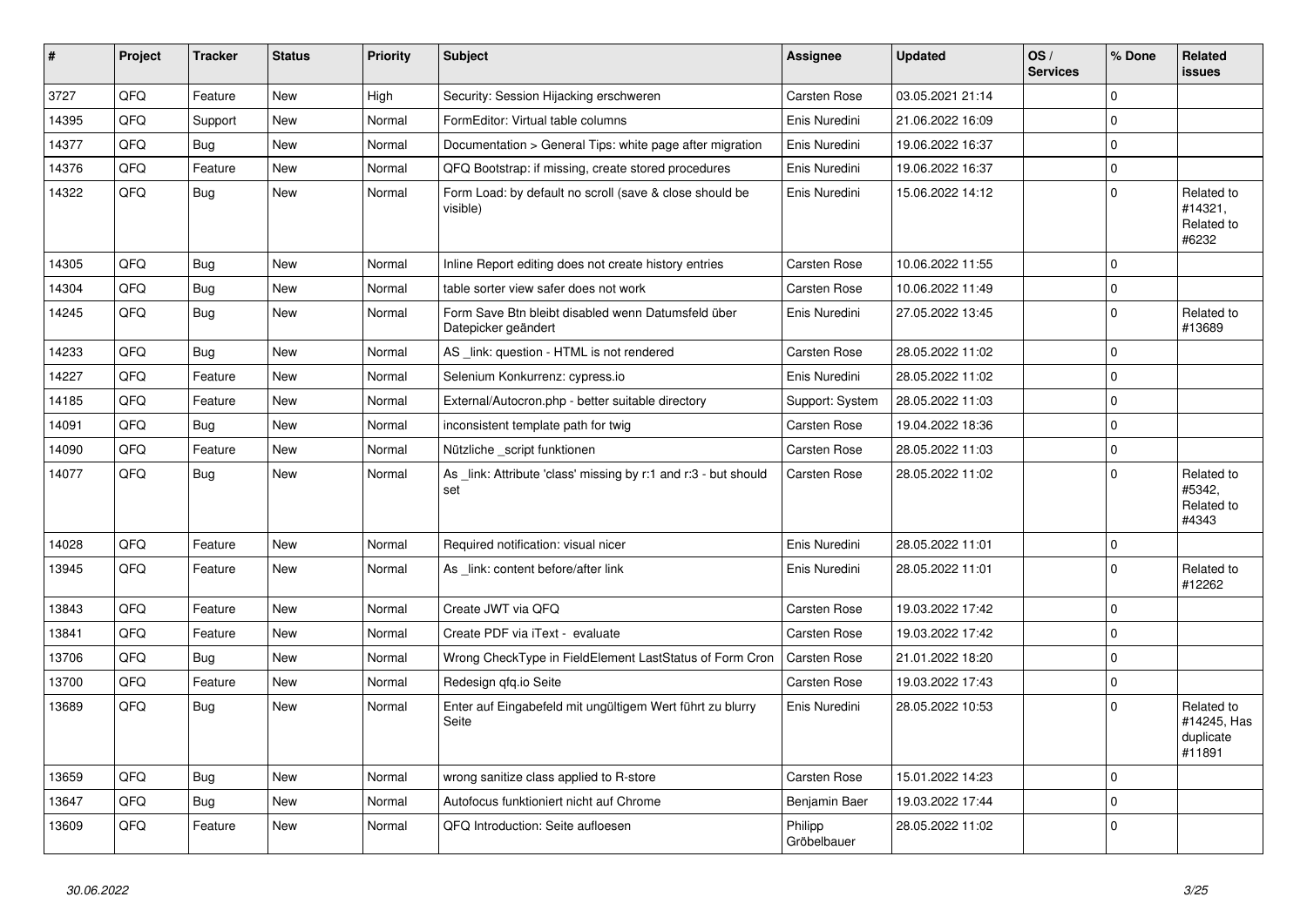| #     | Project | <b>Tracker</b> | <b>Status</b> | <b>Priority</b> | <b>Subject</b>                                                                                                                                      | <b>Assignee</b> | <b>Updated</b>   | OS/<br><b>Services</b> | % Done      | Related<br>issues                                                     |
|-------|---------|----------------|---------------|-----------------|-----------------------------------------------------------------------------------------------------------------------------------------------------|-----------------|------------------|------------------------|-------------|-----------------------------------------------------------------------|
| 13592 | QFQ     | <b>Bug</b>     | New           | Normal          | QFQ Build Queue: das vergeben von Tags klappt nicht. Es<br>werden keine Releases gebaut.                                                            | Carsten Rose    | 19.03.2022 17:45 |                        | $\Omega$    |                                                                       |
| 13528 | QFQ     | <b>Bug</b>     | New           | Normal          | qfq.io > releases: es wird kein neues Release angelegt                                                                                              | Benjamin Baer   | 19.03.2022 17:46 |                        | $\mathbf 0$ |                                                                       |
| 13467 | QFQ     | Feature        | New           | Normal          | ChangeLog Generator                                                                                                                                 | Carsten Rose    | 19.03.2022 17:46 |                        | $\Omega$    | Related to<br>#11460                                                  |
| 13460 | QFQ     | <b>Bug</b>     | <b>New</b>    | Normal          | Doc: Password set/reset  password should not processed<br>with 'html encode'                                                                        | Carsten Rose    | 19.03.2022 17:46 |                        | $\Omega$    |                                                                       |
| 13451 | QFQ     | <b>Bug</b>     | <b>New</b>    | Normal          | Character Counter / Max Character: Problem in Safari                                                                                                | Carsten Rose    | 15.04.2022 17:18 |                        | $\Omega$    |                                                                       |
| 13354 | QFQ     | Feature        | New           | Normal          | Using Websocket in QFQ                                                                                                                              | Carsten Rose    | 10.11.2021 15:47 |                        | $\Omega$    |                                                                       |
| 13332 | QFQ     | <b>Bug</b>     | New           | Normal          | Multi Form: Required Felder werden visuell nicht markiert.                                                                                          | Carsten Rose    | 19.03.2022 17:47 |                        | $\Omega$    |                                                                       |
| 13331 | QFQ     | <b>Bug</b>     | New           | Normal          | Multi Form: Clear Icon misplaced                                                                                                                    | Carsten Rose    | 19.03.2022 17:47 |                        | $\Omega$    |                                                                       |
| 12989 | QFQ     | <b>Bug</b>     | New           | Normal          | empty string does not trigger dynamic update                                                                                                        | Enis Nuredini   | 28.05.2022 11:09 |                        | $\Omega$    |                                                                       |
| 12716 | QFQ     | <b>Bug</b>     | New           | Normal          | template group: Pattern only applied to first instance                                                                                              | Carsten Rose    | 19.03.2022 17:47 |                        | $\Omega$    |                                                                       |
| 12714 | QFQ     | <b>Bug</b>     | <b>New</b>    | Normal          | Conversion of GIF to PDF broken when GIF contains Alpha.                                                                                            | Carsten Rose    | 19.03.2022 17:49 |                        | $\Omega$    |                                                                       |
| 12679 | QFQ     | Feature        | New           | Normal          | tablesorter: custom column width                                                                                                                    | Carsten Rose    | 16.06.2021 11:10 |                        | $\mathbf 0$ |                                                                       |
| 12664 | QFQ     | Feature        | New           | Normal          | TinyMCE: report/remove malicous HTML/JS Code                                                                                                        | Carsten Rose    | 19.03.2022 17:47 |                        | $\Omega$    | Related to<br>#14320                                                  |
| 12603 | QFQ     | Feature        | New           | Normal          | Dropdown (Select), Radio, checkbox:<br>itemListAlways={{!SELECT key, value}}                                                                        | Carsten Rose    | 19.03.2022 17:47 |                        | $\Omega$    |                                                                       |
| 12581 | QFQ     | Bug            | New           | Normal          | Form.forward=close: Record 'new' in new browser tab ><br>save (& close) >> Form is not reloaded with new created<br>record id and stays in mode=new | Carsten Rose    | 19.03.2022 17:48 |                        | $\Omega$    |                                                                       |
| 12556 | QFQ     | Feature        | New           | Normal          | Pills Title: colored = static or dynamic on allrequiredgiven                                                                                        | Benjamin Baer   | 19.03.2022 17:49 |                        | $\mathbf 0$ |                                                                       |
| 12520 | QFQ     | <b>Bug</b>     | New           | Normal          | Switch FE User: still active even FE User session expired                                                                                           | Carsten Rose    | 19.03.2022 17:48 |                        | $\Omega$    |                                                                       |
| 12512 | QFQ     | <b>Bug</b>     | New           | Normal          | Some MySQL Installation can't use 'stored procedures'                                                                                               | Carsten Rose    | 19.03.2022 17:48 |                        | $\Omega$    |                                                                       |
| 12490 | QFQ     | Feature        | New           | Normal          | Loading Plugins in QFQ - see what tinymce does. (lazy<br>loading)                                                                                   | Benjamin Baer   | 08.06.2022 10:37 |                        | $\Omega$    | Related to<br>#12611,<br>Related to<br>#10013,<br>Related to<br>#7732 |
| 12480 | QFQ     | Feature        | New           | Normal          | If QFQ upgrade is running, block further request                                                                                                    | Carsten Rose    | 03.05.2021 20:45 |                        | 0           |                                                                       |
| 12477 | QFQ     | Feature        | New           | Normal          | Support for refactoring: Form, FormElement, diverse<br>Tabellen/Spalten, tt-content Records                                                         | Carsten Rose    | 03.05.2021 20:45 |                        | $\mathbf 0$ |                                                                       |
| 12476 | QFQ     | Feature        | New           | Normal          | clearMe: a) should trigger 'dirty', b) sticky on textarea resize                                                                                    | Benjamin Baer   | 04.01.2022 08:40 |                        | 0           | Related to<br>#9528                                                   |
| 12474 | QFQ     | Feature        | New           | Normal          | Check BaseConfigURL if it is given and the the last char is '/'                                                                                     | Carsten Rose    | 03.05.2021 20:45 |                        | $\pmb{0}$   |                                                                       |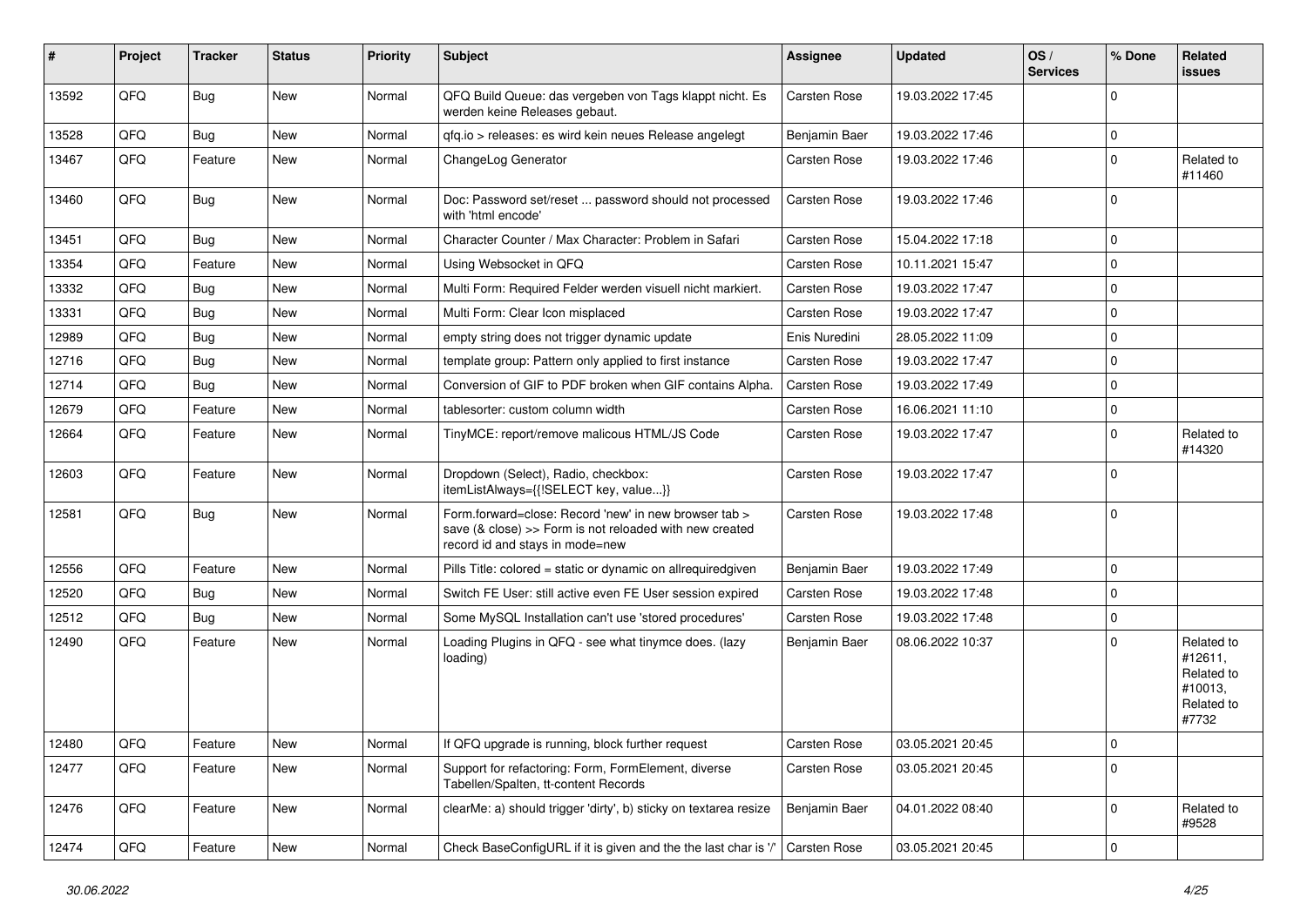| #     | Project | <b>Tracker</b> | <b>Status</b> | <b>Priority</b> | <b>Subject</b>                                                                                                 | <b>Assignee</b>     | <b>Updated</b>   | OS/<br><b>Services</b> | % Done      | <b>Related</b><br><b>issues</b>               |
|-------|---------|----------------|---------------|-----------------|----------------------------------------------------------------------------------------------------------------|---------------------|------------------|------------------------|-------------|-----------------------------------------------|
| 12465 | QFQ     | Feature        | <b>New</b>    | Normal          | QFQ Function: use in FE to fill StoreRecord                                                                    | Carsten Rose        | 05.05.2021 21:58 |                        | 0           |                                               |
| 12413 | QFQ     | Feature        | <b>New</b>    | Normal          | STORE_TYPO3: enhance for {{be_users.email:T}},<br>{{fe users.email:T}}                                         | Carsten Rose        | 03.05.2021 20:45 |                        | 0           | Related to<br>#12412,<br>Related to<br>#10012 |
| 12412 | QFQ     | Feature        | <b>New</b>    | Normal          | Action/Escape qualifier 'e' (empty), '0': if given, an empty<br>string (or '0') will be treated as 'not found' | Carsten Rose        | 08.05.2021 09:40 |                        | 0           | Related to<br>#12413,<br>Related to<br>#10012 |
| 12400 | QFQ     | Feature        | <b>New</b>    | Normal          | Tutorial ist in QFQ Doku, Wird in der Suche gefunden, es<br>gibt aber kein Menupunkt - Inhalt ueberpruefen     | Carsten Rose        | 03.05.2021 20:45 |                        | $\mathbf 0$ |                                               |
| 12330 | QFQ     | Feature        | <b>New</b>    | Normal          | Copy to input field / text area / TinyMCE                                                                      | Carsten Rose        | 07.04.2021 09:01 |                        | $\mathbf 0$ |                                               |
| 12327 | QFQ     | <b>Bug</b>     | <b>New</b>    | Normal          | Copy to clipboard: Glyphicon can not be changed                                                                | Carsten Rose        | 27.12.2021 17:59 |                        | 0           |                                               |
| 12269 | QFQ     | Feature        | New           | Normal          | 2FA - Login                                                                                                    | Carsten Rose        | 03.05.2021 20:45 |                        | $\Omega$    |                                               |
| 12187 | QFQ     | <b>Bug</b>     | <b>New</b>    | Normal          | Trigger FormAsFile() via Report: probably problem with multi<br>DB setup                                       | Carsten Rose        | 20.03.2021 21:20 |                        | 0           |                                               |
| 12163 | QFQ     | Feature        | <b>New</b>    | Normal          | Checkbox: table wrap                                                                                           | Carsten Rose        | 03.05.2021 20:51 |                        | 0           |                                               |
| 12162 | QFQ     | Feature        | New           | Normal          | FE.type=sendmail: personalized mailing (several mails) via<br>template                                         | Carsten Rose        | 03.05.2021 20:45 |                        | $\mathbf 0$ |                                               |
| 12156 | QFQ     | Feature        | New           | Normal          | Form: Optional disable 'leave page'                                                                            |                     | 03.05.2021 20:45 |                        | 0           |                                               |
| 12146 | QFQ     | Feature        | <b>New</b>    | Normal          | Autocron Job: Anzeigen wann der naechste Job ausgefuehrt<br>wird, resp das er nicht ausgefuehrt wird           | <b>Carsten Rose</b> | 15.03.2021 15:23 |                        | $\Omega$    |                                               |
| 12135 | QFQ     | Feature        | <b>New</b>    | Normal          | Subrecord: Notiz                                                                                               |                     | 24.04.2021 16:58 |                        | $\mathbf 0$ |                                               |
| 12133 | QFQ     | <b>Bug</b>     | <b>New</b>    | Normal          | NPM, phpSpreadSheet aktualisieren                                                                              | Carsten Rose        | 15.03.2021 09:04 |                        | 0           |                                               |
| 12119 | QFQ     | Feature        | <b>New</b>    | Normal          | AS paged: error message missing if there ist no 'r' argument.                                                  | Carsten Rose        | 03.05.2021 20:51 |                        | 0           |                                               |
| 12109 | QFQ     | Feature        | New           | Normal          | Donwload Link: Plain, SIP, Persistent Link, Peristent SIP -<br>new notation                                    | Carsten Rose        | 03.05.2021 20:45 |                        | $\mathbf 0$ | Related to<br>#12085                          |
| 12045 | QFQ     | <b>Bug</b>     | <b>New</b>    | Normal          | templateGroup afterSave FE: Aufruf ohne<br>sqlHonorFormElements funktioniert nicht                             | Carsten Rose        | 18.02.2021 16:33 |                        | 0           |                                               |
| 12040 | QFQ     | <b>Bug</b>     | <b>New</b>    | Normal          | FE Mode 'hidden' für zwei FEs auf einer Zeile                                                                  | Carsten Rose        | 18.02.2021 10:13 |                        | 0           |                                               |
| 12039 | QFQ     | Feature        | <b>New</b>    | Normal          | Missing htmlSpecialChar() in pre processing on form submit                                                     |                     | 18.02.2021 00:09 |                        | 0           | Related to<br>#14320                          |
| 12038 | QFQ     | Feature        | New           | Normal          | a) STORE_VAR: filenameOnlyStripUniq, b) SP:<br>QSTRIPUNIQ()                                                    |                     | 17.02.2021 23:55 |                        | $\mathbf 0$ |                                               |
| 12024 | QFQ     | Feature        | New           | Normal          | Excel Export: text columns by default decode<br>htmlspeciachar()                                               | Carsten Rose        | 17.02.2021 23:55 |                        | $\mathbf 0$ | Related to<br>#12022                          |
| 12023 | QFQ     | Feature        | New           | Normal          | MySQL Stored Precdure: QDECODESPECIALCHAR()                                                                    | Carsten Rose        | 16.02.2021 11:16 |                        | 0           | Related to<br>#12022                          |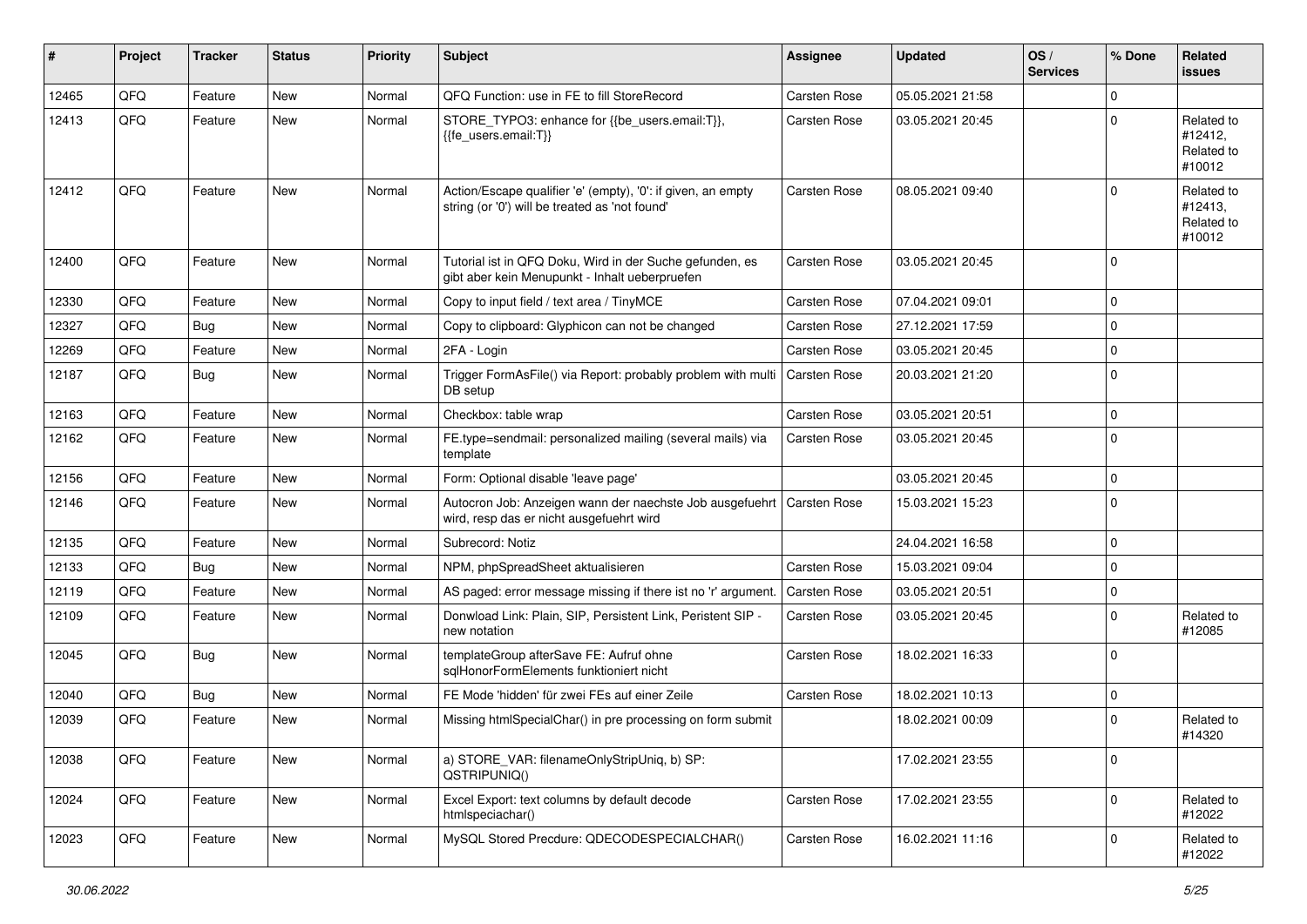| ∦     | Project | <b>Tracker</b> | <b>Status</b> | <b>Priority</b> | Subject                                                                                              | <b>Assignee</b>                                        | <b>Updated</b>   | OS/<br><b>Services</b> | % Done      | Related<br>issues                            |                      |
|-------|---------|----------------|---------------|-----------------|------------------------------------------------------------------------------------------------------|--------------------------------------------------------|------------------|------------------------|-------------|----------------------------------------------|----------------------|
| 11955 | QFQ     | Feature        | New           | Normal          | subrecord: new title option to set <th> attributes - e.g. to<br/>customize tablesorter options.</th> | attributes - e.g. to<br>customize tablesorter options. | Carsten Rose     | 03.05.2021 20:47       |             | 0                                            | Related to<br>#11775 |
| 11892 | QFQ     | Feature        | New           | Normal          | tablesorter: columns with links are hard to order - new<br>qualifier 'Y: <ord>'</ord>                | Enis Nuredini                                          | 23.03.2022 09:22 |                        | 0           |                                              |                      |
| 11775 | QFQ     | Feature        | <b>New</b>    | Normal          | Subrecord Tooltip pro Feld                                                                           | Carsten Rose                                           | 18.12.2020 15:22 |                        | 0           | Related to<br>#11955                         |                      |
| 11752 | QFQ     | <b>Bug</b>     | New           | Normal          | checkbox renders multiple input elements with same name                                              | <b>Carsten Rose</b>                                    | 17.12.2020 14:58 |                        | $\mathbf 0$ | Related to<br>#11750                         |                      |
| 11747 | QFQ     | Feature        | New           | Normal          | Maintenance Page with Redirect                                                                       | Carsten Rose                                           | 03.05.2021 20:47 |                        | 0           | Related to<br>#11741                         |                      |
| 11716 | QFQ     | Feature        | <b>New</b>    | Normal          | Form an beliebiger Stelle im Report anzeigen                                                         |                                                        | 09.12.2020 09:47 |                        | 0           |                                              |                      |
| 11715 | QFQ     | <b>Bug</b>     | New           | Normal          | acceptZeroAsRequired and requiredOffButMark do not<br>coincide                                       |                                                        | 08.12.2020 12:13 |                        | 0           |                                              |                      |
| 11702 | QFQ     | Feature        | New           | Normal          | HTML Special Char makes no sense for 'allbut' if '&' is<br>forbidden                                 | <b>Carsten Rose</b>                                    | 07.12.2021 16:35 |                        | $\mathbf 0$ | Related to<br>#5112,<br>Related to<br>#14320 |                      |
| 11695 | QFQ     | Bug            | <b>New</b>    | Normal          | MultiForm required FE Error                                                                          | <b>Carsten Rose</b>                                    | 04.12.2020 13:34 |                        | 0           |                                              |                      |
| 11668 | QFQ     | Bug            | New           | Normal          | Play function.sql - problem with mysql                                                               | Carsten Rose                                           | 03.05.2021 20:48 |                        | 0           |                                              |                      |
| 11667 | QFQ     | Bug            | <b>New</b>    | Normal          | MySQL mariadb-server-10.3: Incorrect datetime value                                                  | Carsten Rose                                           | 03.05.2021 20:48 |                        | 0           |                                              |                      |
| 11535 | QFQ     | Feature        | <b>New</b>    | Normal          | Ability to create SQL columns in frontend QFQ forms                                                  |                                                        | 17.11.2020 12:11 |                        | 0           |                                              |                      |
| 11534 | QFQ     | Feature        | New           | Normal          | Report: Action on selected rows - Table batchprocessing<br>feature                                   |                                                        | 18.11.2020 08:15 |                        | 0           |                                              |                      |
| 11523 | QFQ     | Feature        | <b>New</b>    | Normal          | Mit dynamic Update erkennen, ob Upload gemacht wurde                                                 | Carsten Rose                                           | 13.11.2020 15:07 |                        | 0           | Related to<br>#9533                          |                      |
| 11522 | QFQ     | <b>Bug</b>     | New           | Normal          | Aus/Einblenden von Reitern                                                                           |                                                        | 13.11.2020 14:58 |                        | 0           |                                              |                      |
| 11516 | QFQ     | Feature        | <b>New</b>    | Normal          | Multi Page Form (Previous/Next Buttons)                                                              | <b>Carsten Rose</b>                                    | 16.03.2021 17:52 |                        | 0           |                                              |                      |
| 11504 | QFQ     | Feature        | <b>New</b>    | Normal          | Dynamic Update: Button text update for 'Save',' Close' &<br>'Delete'                                 | Carsten Rose                                           | 12.11.2020 23:44 |                        | 0           |                                              |                      |
| 11460 | QFQ     | Feature        | <b>New</b>    | Normal          | Easier creation of changelog: gitchangelog                                                           | Carsten Rose                                           | 12.06.2021 10:20 |                        | 0           | Related to<br>#13467                         |                      |
| 11239 | QFQ     | Bug            | I New         | Normal          | Radiobutton (plain): horizontales Rendern abhängig vom<br>Datentyp in der Datenbank                  | Carsten Rose                                           | 30.09.2020 18:37 |                        | $\Omega$    |                                              |                      |
| 11080 | QFO     | Feature        | New           | Normal          | Send MQTT messages                                                                                   | Carsten Rose                                           | 29.08.2020 19:49 |                        | $\mathbf 0$ |                                              |                      |
| 10996 | QFQ     | Feature        | New           | Normal          | Download video via sip: no seek                                                                      | Carsten Rose                                           | 12.08.2020 14:18 |                        | 0           |                                              |                      |
| 10979 | QFO     | Feature        | <b>New</b>    | Normal          | Ajax Calls an API - dataReport                                                                       | Carsten Rose                                           | 11.05.2022 12:15 |                        | 0           |                                              |                      |
| 10976 | QFQ     | Feature        | New           | Normal          | Excel Export Verbesserungen                                                                          | Carsten Rose                                           | 06.08.2020 10:56 |                        | 0           |                                              |                      |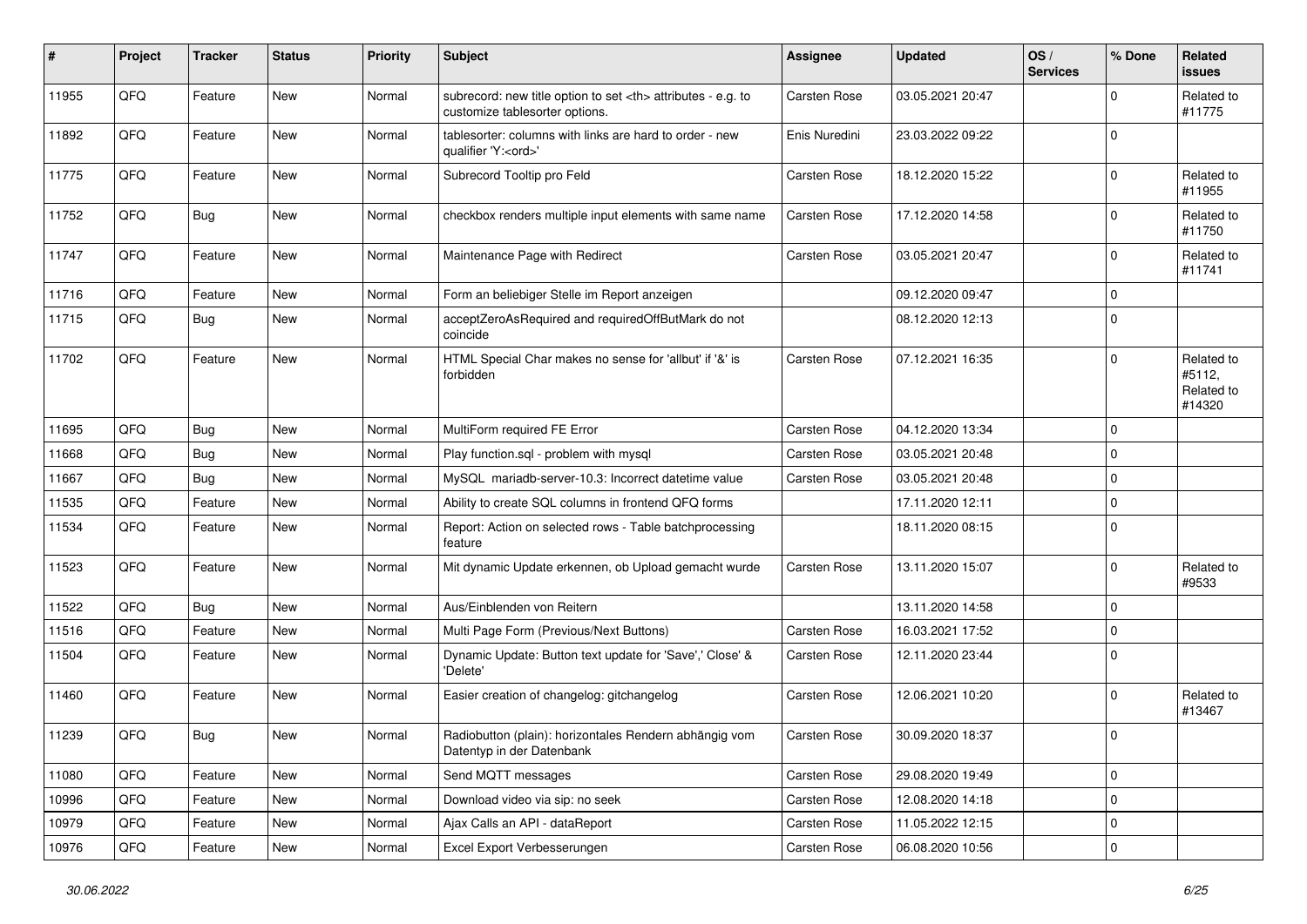| #     | Project | <b>Tracker</b> | <b>Status</b> | <b>Priority</b> | <b>Subject</b>                                                                                                                        | <b>Assignee</b>     | <b>Updated</b>   | OS/<br><b>Services</b> | % Done      | Related<br><b>issues</b>                                             |
|-------|---------|----------------|---------------|-----------------|---------------------------------------------------------------------------------------------------------------------------------------|---------------------|------------------|------------------------|-------------|----------------------------------------------------------------------|
| 10937 | QFQ     | <b>Bug</b>     | <b>New</b>    | Normal          | Fehler mit abhängigen Select- Feldern beim Positionieren                                                                              | Carsten Rose        | 12.11.2020 23:45 |                        | 0           |                                                                      |
| 10890 | QFQ     | Bug            | <b>New</b>    | Normal          | AutoCron hangs                                                                                                                        |                     | 20.07.2020 13:56 |                        | 0           |                                                                      |
| 10874 | QFQ     | Feature        | <b>New</b>    | Normal          | Erstellen eines Foreign Keys in der Tabelle "FormElement"                                                                             |                     | 13.07.2020 10:11 |                        | 0           |                                                                      |
| 10819 | QFQ     | Feature        | New           | Normal          | Persistent SIP - second try                                                                                                           | Carsten Rose        | 29.06.2020 23:02 |                        | 0           | Related to<br>#6261                                                  |
| 10763 | QFQ     | Feature        | <b>New</b>    | Normal          | form accessed and submitted despite logout?                                                                                           |                     | 16.06.2020 11:43 |                        | 0           |                                                                      |
| 10759 | QFQ     | Bug            | <b>New</b>    | Normal          | emptyMeansNull - Feld falsch aktualisiert                                                                                             |                     | 12.11.2020 23:45 |                        | 0           |                                                                      |
| 10714 | QFQ     | Feature        | <b>New</b>    | Normal          | multi Table Form                                                                                                                      | Carsten Rose        | 16.03.2021 18:44 |                        | 0           |                                                                      |
| 10704 | QFQ     | Bug            | <b>New</b>    | Normal          | wkhtml problem rendering fullCalendar.js / fabric.js >><br>successor: puppeteer                                                       | Carsten Rose        | 12.11.2020 23:45 |                        | 0           | Related to<br>#5024,<br>Related to<br>#4650,<br>Related to<br>#10715 |
| 10658 | QFQ     | <b>Bug</b>     | <b>New</b>    | Normal          | processReadOnly broken                                                                                                                | <b>Carsten Rose</b> | 27.05.2020 17:55 |                        | 0           |                                                                      |
| 10593 | QFQ     | Feature        | <b>New</b>    | Normal          | label2: text behind input element                                                                                                     | Carsten Rose        | 16.05.2020 10:57 |                        | 0           |                                                                      |
| 10588 | QFQ     | <b>Bug</b>     | <b>New</b>    | Normal          | typeahed Tag: Doku anpassen                                                                                                           | Carsten Rose        | 12.11.2020 23:45 |                        | 0           |                                                                      |
| 10463 | QFQ     | Feature        | New           | Normal          | Report_link: expliztes setzen von HTML Tags (Bedarf fuer<br>'data-selenium' & 'id')                                                   | Enis Nuredini       | 23.03.2022 09:23 |                        | $\mathbf 0$ | Related to<br>#7648                                                  |
| 10384 | QFQ     | Feature        | <b>New</b>    | Normal          | Parameter Exchange QFQ Instances                                                                                                      |                     | 07.05.2020 09:38 |                        | 0           |                                                                      |
| 10345 | QFQ     | Feature        | <b>New</b>    | Normal          | Templates - Patterns QFQ Style                                                                                                        |                     | 03.05.2021 21:01 |                        | 0           | Related to<br>#10713                                                 |
| 10324 | QFQ     | <b>Bug</b>     | <b>New</b>    | Normal          | Excel Export mit Template funktioniert nur, wenn Template<br>vor uid kommt                                                            |                     | 30.03.2020 11:20 |                        | $\mathbf 0$ | Related to<br>#10257                                                 |
| 10322 | QFQ     | Bug            | <b>New</b>    | Normal          | FormElement / Radio: missing column 'enum' >> FE not<br>reported                                                                      | <b>Carsten Rose</b> | 07.05.2020 09:37 |                        | $\Omega$    |                                                                      |
| 10119 | QFQ     | Feature        | <b>New</b>    | Normal          | Dropdown (selectlist) & Type Ahead: format and catagorize<br>list                                                                     | Carsten Rose        | 07.05.2020 09:36 |                        | $\mathbf 0$ |                                                                      |
| 10082 | QFQ     | Bug            | <b>New</b>    | Normal          | FE.type=SELECT - 'sanatize' Class                                                                                                     | Carsten Rose        | 07.05.2020 09:36 |                        | 0           | Related to<br>#10081                                                 |
| 10080 | QFQ     | Feature        | <b>New</b>    | Normal          | Popup on 'save' / 'close': configure dialog (answer<br>yes/no/cancle/)                                                                | Carsten Rose        | 28.03.2021 20:52 |                        | 0           | Is duplicate<br>of #12262                                            |
| 10014 | QFQ     | Feature        | New           | Normal          | Manual.rst: describe behaviour and process order of<br>fillStoreVar, slaveId, sqlBefore,                                              | Carsten Rose        | 01.02.2020 22:31 |                        | 0           |                                                                      |
| 9983  | QFQ     | Feature        | <b>New</b>    | Normal          | Report Notation: new keyword 'range'                                                                                                  | Carsten Rose        | 01.02.2020 15:55 |                        | 0           |                                                                      |
| 9927  | QFQ     | Feature        | New           | Normal          | QFQ Update: a) Update nur machen wenn BE User<br>eingeloggt ist., b) Bei Fehler genaue Meldung welcher<br>Updateschritt Probleme hat. | Carsten Rose        | 22.01.2020 12:59 |                        | $\mathbf 0$ |                                                                      |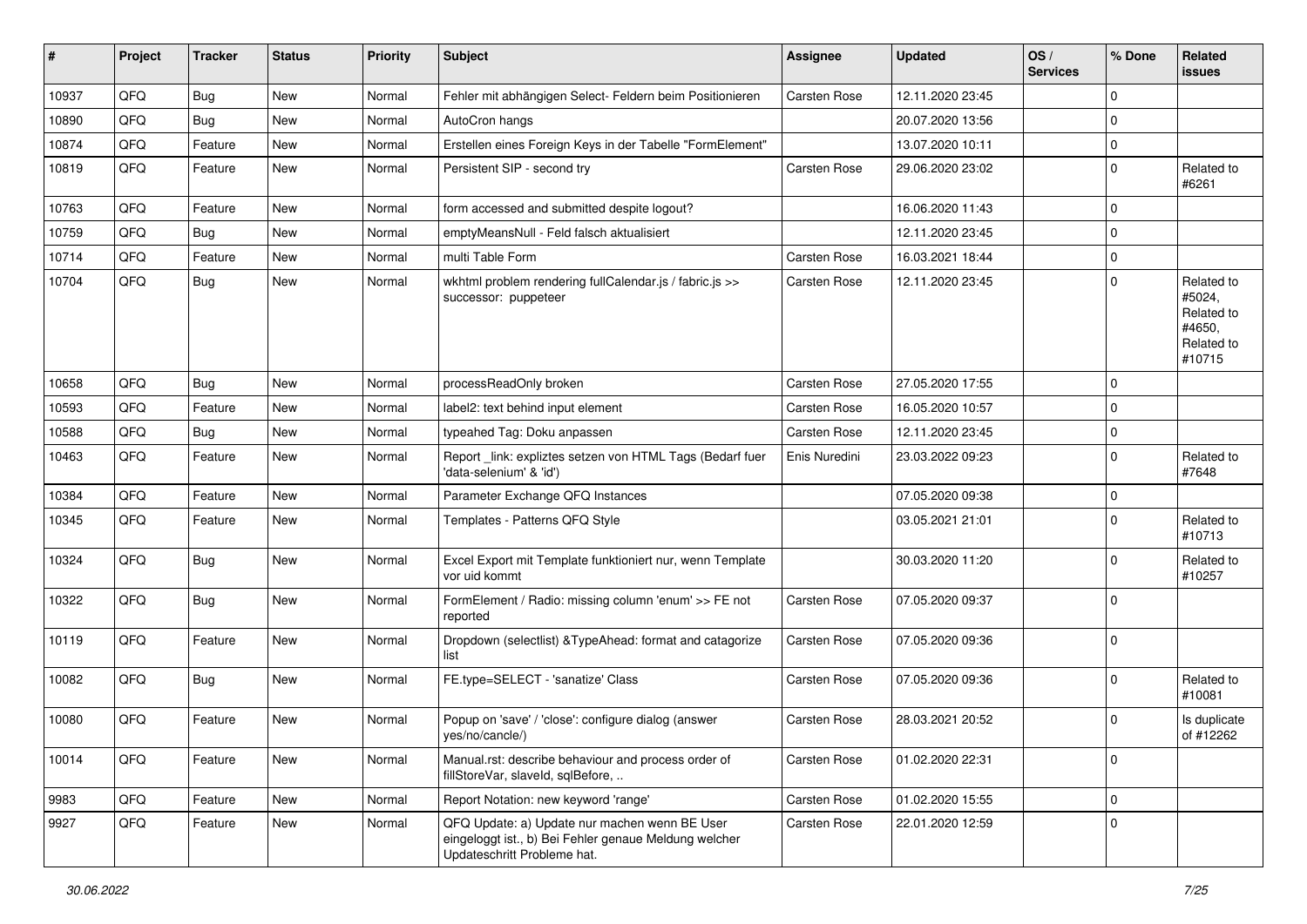| $\vert$ # | Project | <b>Tracker</b> | <b>Status</b> | <b>Priority</b> | <b>Subject</b>                                                                  | <b>Assignee</b>     | <b>Updated</b>   | OS/<br><b>Services</b> | % Done      | Related<br><b>issues</b>                                             |
|-----------|---------|----------------|---------------|-----------------|---------------------------------------------------------------------------------|---------------------|------------------|------------------------|-------------|----------------------------------------------------------------------|
| 9855      | QFQ     | <b>Bug</b>     | <b>New</b>    | Normal          | <b>Required Check</b>                                                           |                     | 01.02.2020 15:56 |                        | $\Omega$    |                                                                      |
| 9853      | QFQ     | Feature        | New           | Normal          | Check das SQL / QFQ / Mail Logfile geschrieben wird                             |                     | 09.01.2020 11:15 |                        | 0           |                                                                      |
| 9811      | QFQ     | Feature        | New           | Normal          | Report: tag every n'th row                                                      | <b>Carsten Rose</b> | 01.02.2020 23:22 |                        | 0           |                                                                      |
| 9783      | QFQ     | <b>Bug</b>     | <b>New</b>    | Normal          | Email with special characters                                                   | <b>Carsten Rose</b> | 01.02.2020 23:22 |                        | 0           |                                                                      |
| 9781      | QFQ     | Feature        | <b>New</b>    | Normal          | Button: CSS class to make buttons smaller                                       | <b>Carsten Rose</b> | 01.02.2020 23:22 |                        | $\Omega$    |                                                                      |
| 9777      | QFQ     | Feature        | New           | Normal          | Logging QFQ Variables                                                           | <b>Carsten Rose</b> | 16.12.2019 17:17 |                        | 0           |                                                                      |
| 9773      | QFQ     | <b>Bug</b>     | <b>New</b>    | Normal          | form.parameter.formModeGlobal=requiredOff                                       | <b>Carsten Rose</b> | 01.02.2020 15:56 |                        | 0           |                                                                      |
| 9707      | QFQ     | Feature        | <b>New</b>    | Normal          | SIP security: encode pageld and check pageld on decode                          | <b>Carsten Rose</b> | 01.02.2020 23:22 |                        | 0           |                                                                      |
| 9706      | QFQ     | Feature        | New           | Normal          | Multi File Upload (hidden template group)                                       | <b>Carsten Rose</b> | 01.02.2020 23:22 |                        | $\Omega$    | Related to<br>#7521,<br>Related to<br>#5562,<br>Related to<br>#13330 |
| 9602      | QFQ     | Feature        | <b>New</b>    | Normal          | Form definition as JSON                                                         | <b>Carsten Rose</b> | 01.02.2020 23:21 |                        | 0           | Related to<br>#9600                                                  |
| 9537      | QFQ     | Feature        | New           | Normal          | FormEditor: Edit fieldset in FrontEnd                                           | <b>Carsten Rose</b> | 01.02.2020 23:22 |                        | 0           |                                                                      |
| 9533      | QFQ     | <b>Bug</b>     | <b>New</b>    | Normal          | FE.type=upload: Check in 'beforeSave' if upload is given                        | <b>Carsten Rose</b> | 01.02.2020 23:22 |                        | $\Omega$    | Related to<br>#11523                                                 |
| 9352      | QFQ     | Feature        | <b>New</b>    | Normal          | FE 'Native' fire slaveld, sqlAfter, sqlIns                                      | <b>Carsten Rose</b> | 01.02.2020 23:22 |                        | $\mathbf 0$ |                                                                      |
| 9348      | QFQ     | Feature        | New           | Normal          | defaultThumbnailSize: pre render thumbnails                                     | Carsten Rose        | 12.06.2021 09:05 |                        | 0           |                                                                      |
| 9317      | QFQ     | <b>Bug</b>     | <b>New</b>    | Normal          | FE.type=note: with dynamic show/hidden an empty label<br>causes trouble         | <b>Carsten Rose</b> | 01.02.2020 23:22 |                        | $\Omega$    |                                                                      |
| 9221      | QFQ     | Feature        | New           | Normal          | typeAhead: Zeichenlimite ausschalten                                            | Carsten Rose        | 29.06.2022 22:36 |                        | 0           |                                                                      |
| 9208      | QFQ     | Feature        | <b>New</b>    | Normal          | Manage 'recent' records                                                         | <b>Carsten Rose</b> | 01.02.2020 23:22 |                        | 0           |                                                                      |
| 9177      | QFQ     | <b>Bug</b>     | <b>New</b>    | Normal          | Bug? QFQ tries to save an action FE, which has real<br>existing column name     | <b>Carsten Rose</b> | 01.02.2020 23:22 |                        | 0           |                                                                      |
| 9136      | QFQ     | Feature        | New           | Normal          | Create ZIP files with dynamic PDFs                                              | <b>Carsten Rose</b> | 01.02.2020 23:22 |                        | 0           |                                                                      |
| 9129      | QFQ     | Feature        | New           | Normal          | sqlValidate: Message as notification, not as error                              | <b>Carsten Rose</b> | 01.02.2020 23:22 |                        | 0           | Related to<br>#9128                                                  |
| 9128      | QFQ     | Feature        | <b>New</b>    | Normal          | Error Message: not replaced variables- a) replace back to<br>'{{', b) underline | Carsten Rose        | 01.02.2020 23:22 |                        | $\mathbf 0$ | Related to<br>#9129                                                  |
| 9127      | QFQ     | <b>Bug</b>     | <b>New</b>    | Normal          | Error Message: change 'roll over' color - text not readable                     | <b>Carsten Rose</b> | 01.02.2020 23:22 |                        | 0           |                                                                      |
| 9077      | QFQ     | <b>Bug</b>     | <b>New</b>    | Normal          | typeAheadSql: report broken SQL                                                 | Carsten Rose        | 29.06.2022 22:35 |                        | 0           | Related to<br>#4018                                                  |
| 9013      | QFQ     | Bug            | <b>New</b>    | Normal          | Error in Twig template not handled                                              | <b>Carsten Rose</b> | 20.10.2021 13:43 |                        | 0           |                                                                      |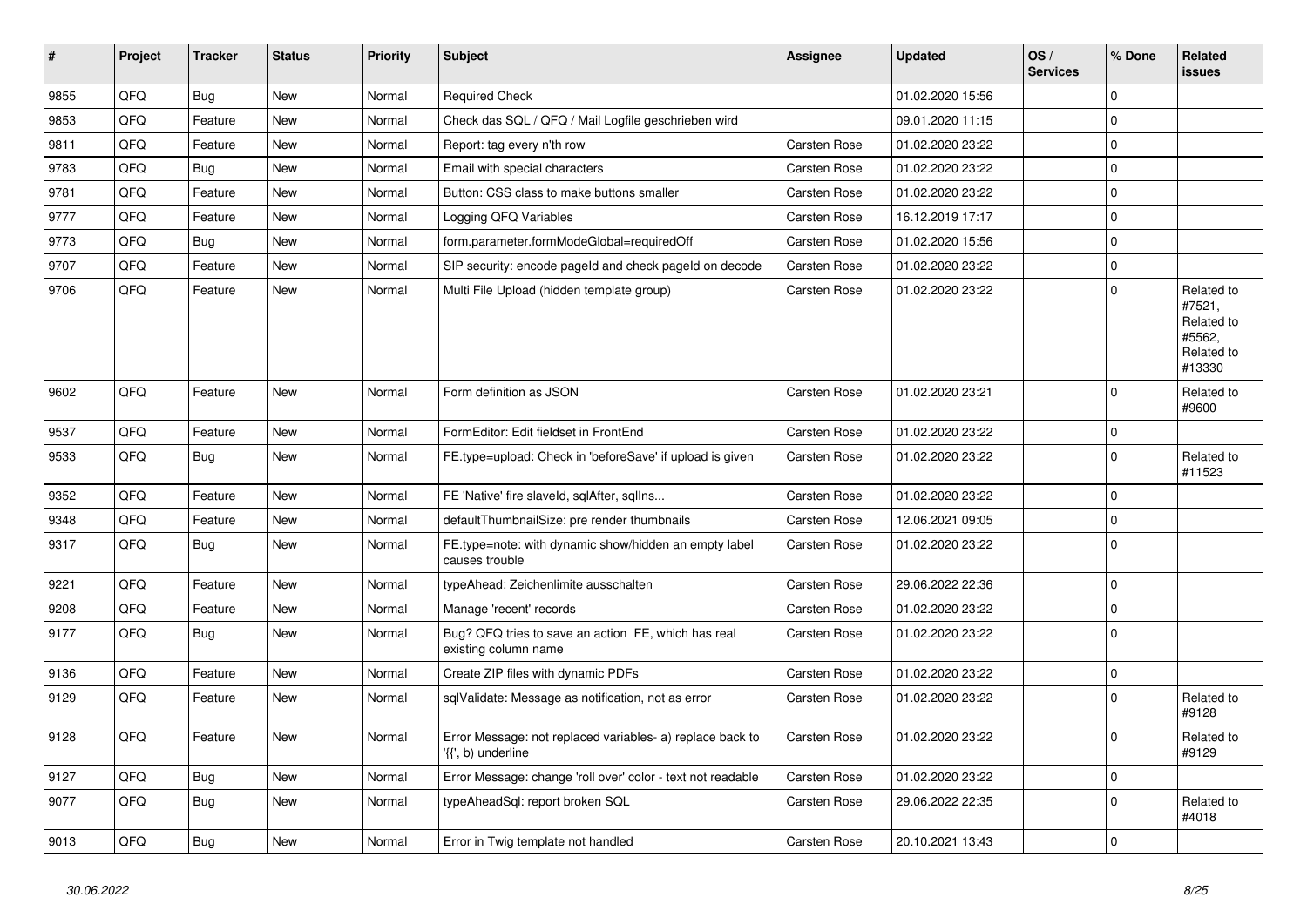| #    | Project | <b>Tracker</b> | <b>Status</b> | <b>Priority</b> | <b>Subject</b>                                                                                         | <b>Assignee</b>     | <b>Updated</b>   | OS/<br><b>Services</b> | % Done      | Related<br><b>issues</b> |
|------|---------|----------------|---------------|-----------------|--------------------------------------------------------------------------------------------------------|---------------------|------------------|------------------------|-------------|--------------------------|
| 8975 | QFQ     | Feature        | New           | Normal          | Report Notation: 2.0                                                                                   | <b>Carsten Rose</b> | 01.02.2020 23:22 |                        | 0           | Related to<br>#8963      |
| 8806 | QFQ     | Feature        | <b>New</b>    | Normal          | SQL Function nl2br                                                                                     | Carsten Rose        | 01.02.2020 23:22 |                        | 0           |                          |
| 8719 | QFQ     | Feature        | New           | Normal          | extraButtonLock: add support for 0/1                                                                   | Carsten Rose        | 01.02.2020 23:22 |                        | 0           |                          |
| 8702 | QFQ     | Feature        | <b>New</b>    | Normal          | Load Record which is locked: missing user info                                                         | Carsten Rose        | 11.12.2019 16:16 |                        | 0           | Related to<br>#9789      |
| 8336 | QFQ     | Feature        | New           | Normal          | Form > modified > Close New: a) Optional disable popup, b)<br>custom text, c) mode on save: close stay | Carsten Rose        | 01.02.2020 23:22 |                        | 0           | Related to<br>#8335      |
| 8217 | QFQ     | Feature        | <b>New</b>    | Normal          | if-elseif-else construct                                                                               | Carsten Rose        | 16.03.2021 18:41 |                        | 0           | Related to<br>#10716     |
| 8187 | QFQ     | Feature        | <b>New</b>    | Normal          | Subrecord: enable/hide new button - make new/edit/delete<br>customizeable.                             | Carsten Rose        | 06.03.2021 18:44 |                        | 0           | Related to<br>#11326     |
| 8089 | QFQ     | Feature        | New           | Normal          | Copy/Paste for FormElements                                                                            | Carsten Rose        | 01.02.2020 23:22 |                        | 0           |                          |
| 8049 | QFQ     | Bug            | <b>New</b>    | Normal          | FE.type=note, column 'value': text moves some pixel to top<br>after save                               | <b>Carsten Rose</b> | 01.02.2020 23:22 |                        | $\Omega$    |                          |
| 7924 | QFQ     | Feature        | <b>New</b>    | Normal          | Radio/Checkbox with Tooltip                                                                            | <b>Carsten Rose</b> | 01.02.2020 23:22 |                        | 0           |                          |
| 7920 | QFQ     | Feature        | <b>New</b>    | Normal          | FE: Syntax Highlight, Zeinlenumbruch                                                                   | Carsten Rose        | 01.02.2020 10:03 |                        | 0           |                          |
| 7890 | QFQ     | Bug            | <b>New</b>    | Normal          | FormElement 'required': extraButtonInfo not aligned                                                    | <b>Carsten Rose</b> | 11.06.2021 21:17 |                        | $\mathbf 0$ | Related to<br>#11517     |
| 7812 | QFQ     | Feature        | <b>New</b>    | Normal          | FE 'Subrecord' - new option 'subrecordShowFilter',<br>'subrecordPaging'                                | Carsten Rose        | 01.02.2020 23:22 |                        | 0           |                          |
| 7795 | QFQ     | Bug            | <b>New</b>    | Normal          | Readonly Form: Typeahead-Felder                                                                        | Carsten Rose        | 01.02.2020 23:22 |                        | 0           | Related to<br>#10640     |
| 7685 | QFQ     | <b>Bug</b>     | New           | Normal          | Open FormElement from QFQ error message and save<br>modified record: error about missing {{formId:F}}  | Carsten Rose        | 01.02.2020 23:22 |                        | 0           |                          |
| 7683 | QFQ     | Feature        | New           | Normal          | Special column names in '{{ SELECT  AS _link }}' should<br>be detected                                 | Carsten Rose        | 01.02.2020 23:21 |                        | 0           |                          |
| 7681 | QFQ     | Feature        | <b>New</b>    | Normal          | Optional switch off 'check for modified record'                                                        | Carsten Rose        | 01.02.2020 23:21 |                        | 0           |                          |
| 7660 | QFQ     | Feature        | <b>New</b>    | Normal          | IMAP: import mails to DB, move / delete mails                                                          | <b>Carsten Rose</b> | 01.02.2020 09:52 |                        | 0           |                          |
| 7574 | QFQ     | Bug            | <b>New</b>    | Normal          | Substitute error: form element not reported / dont parse<br>Form.note                                  | Carsten Rose        | 01.02.2020 23:21 |                        | 0           |                          |
| 7547 | QFQ     | <b>Bug</b>     | New           | Normal          | Error Message in afterSave: wrong parameter column<br>reported                                         | Carsten Rose        | 01.02.2020 23:22 |                        | 0           |                          |
| 7524 | QFQ     | <b>Bug</b>     | New           | Normal          | QFQ throws a 'General Error' if 'fileadmin/protected/log/' is<br>not writeable                         | Carsten Rose        | 01.02.2020 23:22 |                        | $\mathbf 0$ |                          |
| 7521 | QFQ     | Feature        | New           | Normal          | TemplateGroup: fe.type=upload                                                                          | Carsten Rose        | 01.02.2020 23:21 |                        | 0           | Related to<br>#9706      |
| 7520 | QFG     | Feature        | New           | Normal          | QR Code:  AS _qr ( AS _link)                                                                           | Carsten Rose        | 01.02.2020 23:22 |                        | 0           |                          |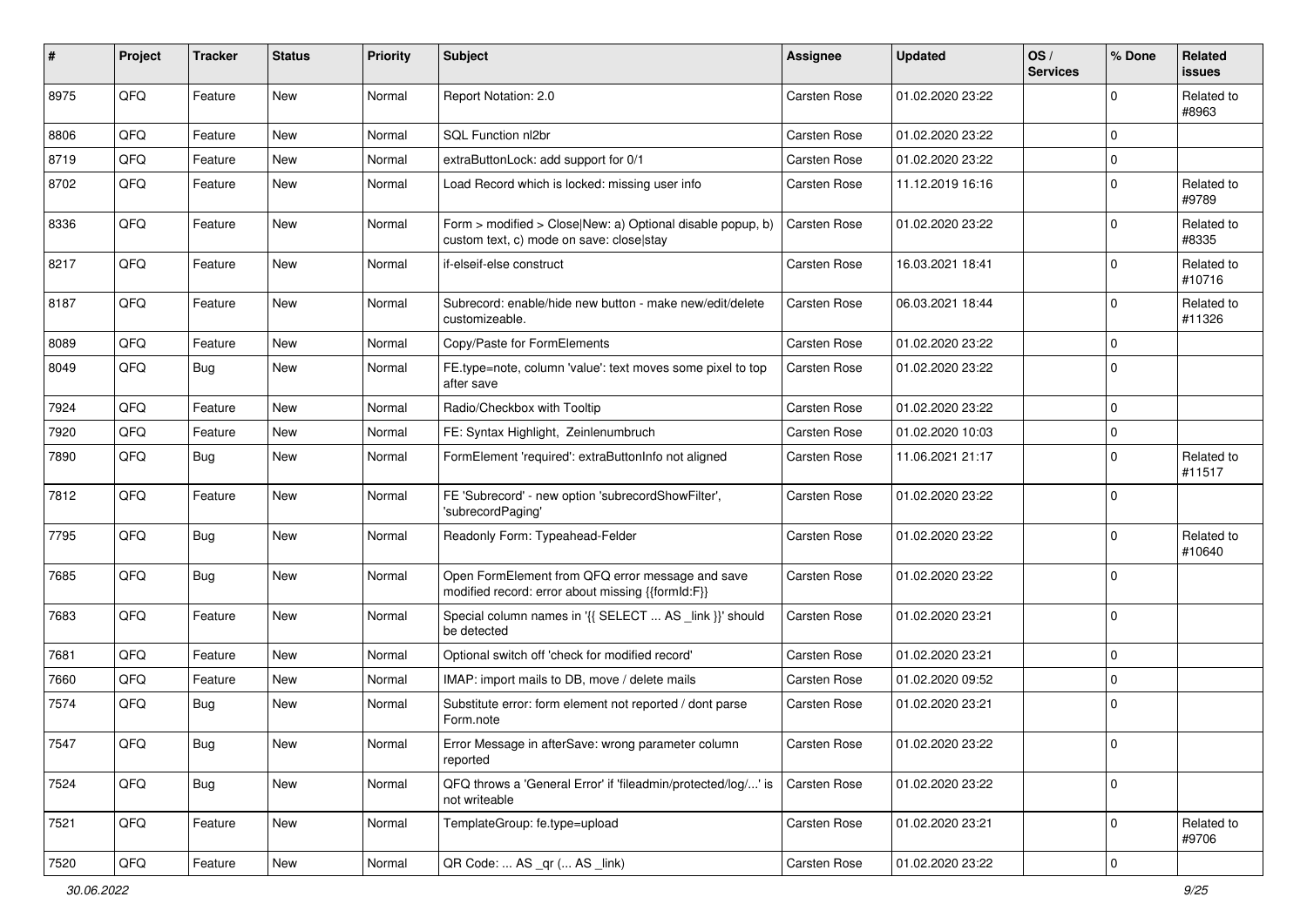| #    | Project | <b>Tracker</b> | <b>Status</b> | <b>Priority</b> | <b>Subject</b>                                                                                                             | Assignee            | <b>Updated</b>   | OS/<br><b>Services</b> | % Done      | Related<br>issues      |
|------|---------|----------------|---------------|-----------------|----------------------------------------------------------------------------------------------------------------------------|---------------------|------------------|------------------------|-------------|------------------------|
| 7519 | QFQ     | Feature        | <b>New</b>    | Normal          | Select: Multi                                                                                                              | Carsten Rose        | 01.02.2020 23:22 |                        | $\Omega$    |                        |
| 7513 | QFQ     | Bug            | <b>New</b>    | Normal          | Radios not correct aligned                                                                                                 | Carsten Rose        | 01.02.2020 23:22 |                        | $\mathbf 0$ |                        |
| 7512 | QFQ     | Bug            | New           | Normal          | FE: inputType=number >> 'pattern' is not respected                                                                         | Carsten Rose        | 01.02.2020 23:22 |                        | $\mathbf 0$ |                        |
| 7481 | QFQ     | Feature        | <b>New</b>    | Normal          | Detect 'BaseUrl' automatically                                                                                             | <b>Carsten Rose</b> | 01.02.2020 23:21 |                        | $\mathbf 0$ |                        |
| 7480 | QFQ     | Feature        | <b>New</b>    | Normal          | Record History (Undo / Redo)                                                                                               | Carsten Rose        | 11.12.2019 16:16 |                        | $\Omega$    | Related to<br>#2361    |
| 7342 | QFQ     | Feature        | New           | Normal          | add content = hide_this                                                                                                    | <b>Carsten Rose</b> | 01.02.2020 23:21 |                        | $\mathbf 0$ |                        |
| 7280 | QFQ     | Feature        | <b>New</b>    | Normal          | recently used table                                                                                                        | Carsten Rose        | 01.02.2020 23:21 |                        | $\mathbf 0$ |                        |
| 7261 | QFQ     | Bug            | <b>New</b>    | Normal          | Report pathFilename for user without path, only the filename                                                               | <b>Carsten Rose</b> | 01.02.2020 23:21 |                        | $\mathbf 0$ |                        |
| 7239 | QFQ     | Feature        | New           | Normal          | TinyMCE: html tag whitelist                                                                                                | Carsten Rose        | 01.02.2020 23:21 |                        | $\mathbf 0$ | Related to<br>#14320   |
| 7219 | QFQ     | Bug            | <b>New</b>    | Normal          | typeSheadSql / typeAheadSqlPrefetch: change to curly<br>braces                                                             | Carsten Rose        | 01.02.2020 23:21 |                        | $\mathbf 0$ |                        |
| 7175 | QFQ     | Feature        | <b>New</b>    | Normal          | Upload: md5 hash as filename                                                                                               | Carsten Rose        | 01.02.2020 23:21 |                        | $\Omega$    |                        |
| 7119 | QFQ     | Feature        | <b>New</b>    | Normal          | Upload: scaleDownWidth, scaleDownHeight                                                                                    | Carsten Rose        | 01.02.2020 23:21 |                        | $\mathbf 0$ |                        |
| 7109 | QFQ     | Feature        | <b>New</b>    | Normal          | Dynamic Updates: row/element hide                                                                                          | Carsten Rose        | 01.02.2020 23:22 |                        | $\mathbf 0$ | Has duplicate<br>#4081 |
| 7102 | QFQ     | Feature        | New           | Normal          | Comment sign in report: '#' and '--'                                                                                       | Carsten Rose        | 01.02.2020 23:21 |                        | $\mathbf 0$ |                        |
| 7099 | QFQ     | Feature        | <b>New</b>    | Normal          | Redesign FormEditor                                                                                                        | Carsten Rose        | 01.02.2020 23:21 |                        | $\pmb{0}$   |                        |
| 7014 | QFQ     | <b>Bug</b>     | New           | Normal          | Sending invalid emails succeeds when<br>debug.redirectAllMailTo is set                                                     | Carsten Rose        | 01.02.2020 23:21 |                        | $\mathbf 0$ |                        |
| 7002 | QFQ     | <b>Bug</b>     | <b>New</b>    | Normal          | Dynamic Update: row does not disappear / appear                                                                            | <b>Carsten Rose</b> | 01.02.2020 23:22 |                        | $\Omega$    |                        |
| 6912 | QFQ     | <b>Bug</b>     | <b>New</b>    | Normal          | error Message Var 'deadline' already set in SIP - in Form<br>with FE.value={{deadline:R:::{{deadlinePeriod:Y}}}}           | Carsten Rose        | 01.02.2020 23:21 |                        | $\Omega$    |                        |
| 6855 | QFQ     | Feature        | <b>New</b>    | Normal          | With {{feUser:U}}!={{feUser:T}}: Save / Delete: only possible<br>with {{feUserSave:U}}='yes' and '{{feUserDelete:U}}='yes' | Carsten Rose        | 01.02.2020 23:21 |                        | $\mathbf 0$ |                        |
| 6765 | QFQ     | Feature        | <b>New</b>    | Normal          | Moeglichkeit via QFQ eigene Logs zu schreiben                                                                              | Carsten Rose        | 01.02.2020 23:21 |                        | $\mathbf 0$ |                        |
| 6723 | QFQ     | Feature        | <b>New</b>    | Normal          | Report QFQ Installation and Version                                                                                        | Carsten Rose        | 12.06.2021 09:07 |                        | $\mathbf 0$ |                        |
| 6677 | QFQ     | Bug            | New           | Normal          | Error message FE Action Element: no/wrong FE reference<br>who cause the problem.                                           | Carsten Rose        | 01.02.2020 23:21 |                        | $\mathbf 0$ |                        |
| 6602 | QFQ     | Feature        | <b>New</b>    | Normal          | Formlet: in Report auf Mausklick ein mini-form oeffnen                                                                     | Carsten Rose        | 11.12.2019 16:16 |                        | $\Omega$    |                        |
| 6594 | QFQ     | Feature        | <b>New</b>    | Normal          | Excel: on download, check if there is a valid sip                                                                          | Carsten Rose        | 01.02.2020 23:21 |                        | $\mathbf 0$ |                        |
| 6483 | QFQ     | Bug            | New           | Normal          | R Store funktioniert nicht bei 'Report Notation' im FE                                                                     | Carsten Rose        | 01.02.2020 23:21 |                        | $\mathbf 0$ |                        |
| 6462 | QFQ     | Bug            | <b>New</b>    | Normal          | File Upload: Nutzlose Fehlermeldung wenn Datei zu gross                                                                    | Carsten Rose        | 01.02.2020 23:21 |                        | $\mathbf 0$ | Related to<br>#6139    |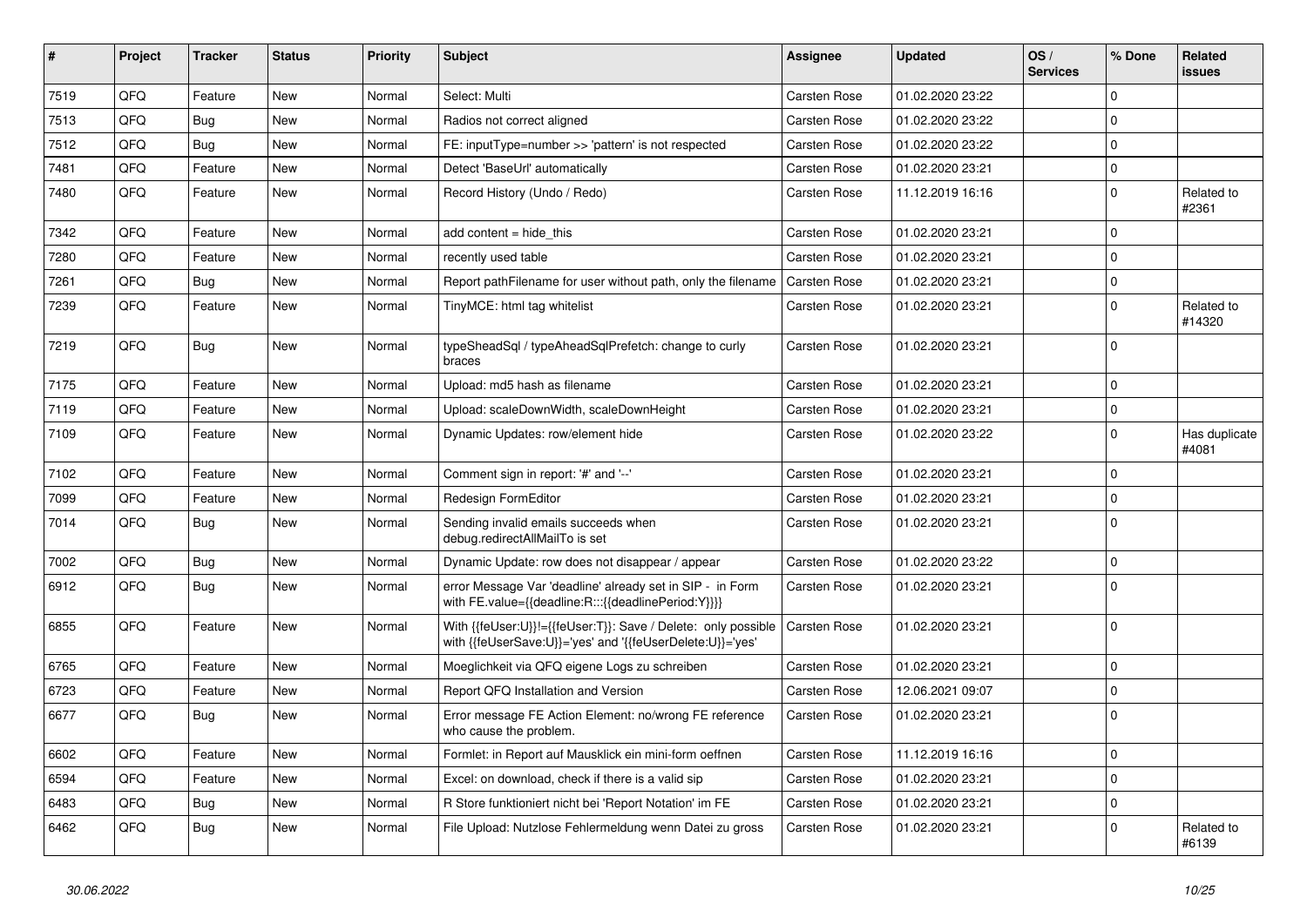| $\vert$ # | Project | <b>Tracker</b> | <b>Status</b> | <b>Priority</b> | <b>Subject</b>                                                                                         | <b>Assignee</b>     | <b>Updated</b>   | OS/<br><b>Services</b> | % Done      | Related<br><b>issues</b>                    |
|-----------|---------|----------------|---------------|-----------------|--------------------------------------------------------------------------------------------------------|---------------------|------------------|------------------------|-------------|---------------------------------------------|
| 6437      | QFQ     | Feature        | New           | Normal          | Neuer Mode Button bei FormElementen                                                                    | Carsten Rose        | 01.02.2020 23:21 |                        | 0           | Related to<br>#9668.<br>Blocked by<br>#9678 |
| 6292      | QFQ     | Feature        | <b>New</b>    | Normal          | Download: File speichern mit Hash aber original Filename in<br>der Datenbank vermerken fuer Downloads  | Carsten Rose        | 01.02.2020 23:21 |                        | 0           |                                             |
| 6289      | QFQ     | Feature        | New           | Normal          | Form: Log                                                                                              | Carsten Rose        | 01.02.2020 23:21 |                        | 0           |                                             |
| 6261      | QFQ     | Feature        | <b>New</b>    | Normal          | Persistent SIP                                                                                         | Carsten Rose        | 12.06.2021 09:07 |                        | 0           | Related to<br>#10819                        |
| 5782      | QFQ     | Feature        | New           | Normal          | NextCloud API                                                                                          | <b>Carsten Rose</b> | 01.02.2020 10:02 |                        | 0           |                                             |
| 5576      | QFQ     | Bug            | <b>New</b>    | Normal          | Using MySQL 'DROP' requires privilege - wich is not really<br>necessary.                               | Carsten Rose        | 01.02.2020 23:21 |                        | 0           |                                             |
| 5559      | QFQ     | Bug            | New           | Normal          | FE.type = Upload: 'accept' might contain variables                                                     | Carsten Rose        | 11.05.2020 21:23 |                        | 0           |                                             |
| 5345      | QFQ     | Feature        | New           | Normal          | Report: UPDATE / INSERT / DELETE statements should<br>trigger subqueries, depending on the result.     | <b>Carsten Rose</b> | 27.05.2020 16:11 |                        | $\mathbf 0$ |                                             |
| 5305      | QFQ     | <b>Bug</b>     | <b>New</b>    | Normal          | Upload FormElement: nicht disabled by readonly Form                                                    | Carsten Rose        | 16.06.2021 13:43 |                        | 0           | Related to<br>#9347,<br>Related to<br>#9834 |
| 5131      | QFQ     | Feature        | <b>New</b>    | Normal          | Activate Spin Gear ('wait/busy' indicator) via LINK attribute                                          | <b>Carsten Rose</b> | 01.02.2020 23:21 |                        | 0           |                                             |
| 4756      | QFQ     | <b>Bug</b>     | <b>New</b>    | Normal          | Form dirty even nothing changes                                                                        | Carsten Rose        | 11.12.2019 16:16 |                        | 0           |                                             |
| 4413      | QFQ     | Feature        | <b>New</b>    | Normal          | fieldset: show/hidden, modeSql, dynamicUpdate                                                          | <b>Carsten Rose</b> | 09.02.2022 15:19 |                        | 0           |                                             |
| 4250      | QFQ     | Feature        | <b>New</b>    | Normal          | AutoCron in QFQ via PHP                                                                                | Carsten Rose        | 01.02.2020 23:21 |                        | $\Omega$    | Related to<br>#3292,<br>Related to<br>#3291 |
| 4082      | QFQ     | Feature        | New           | Normal          | Dynamic Update: modeSql - useful default                                                               | Carsten Rose        | 01.02.2020 23:22 |                        | 0           |                                             |
| 4050      | QFQ     | Feature        | New           | Normal          | sql.log: 1) FormElement ID which causes a specific action,<br>2) Result in the same row.               | Carsten Rose        | 15.04.2020 11:35 |                        | 0           | Related to<br>#5458                         |
| 4023      | QFQ     | Feature        | New           | Normal          | prepared statements - FE action: salveld, sqllnsert,<br>sqlUpdate, sqlDelete, sqlBefore, sqlAfter      | Carsten Rose        | 11.12.2019 16:15 |                        | 0           |                                             |
| 4018      | QFQ     | Feature        | <b>New</b>    | Normal          | typeahead: long query parameter / answer triggers 'Attack<br>detected' and purges current SIP storage. | Carsten Rose        | 29.06.2022 22:46 |                        | 0           | Related to<br>#9077                         |
| 3864      | QFQ     | Feature        | New           | Normal          | Encrypt / decrypt field                                                                                | Carsten Rose        | 08.03.2021 18:08 |                        | 0           |                                             |
| 3547      | QFQ     | <b>Bug</b>     | New           | Normal          | FE of type 'note' causes writing of empty fields.                                                      | Carsten Rose        | 01.02.2020 23:21 |                        | 0           |                                             |
| 3504      | QFQ     | Feature        | New           | Normal          | Logging: welche Action FEs werden wann wie ausgefuehrt                                                 | Carsten Rose        | 01.02.2020 23:21 |                        | 0           | Related to<br>#5458,<br>Related to<br>#4092 |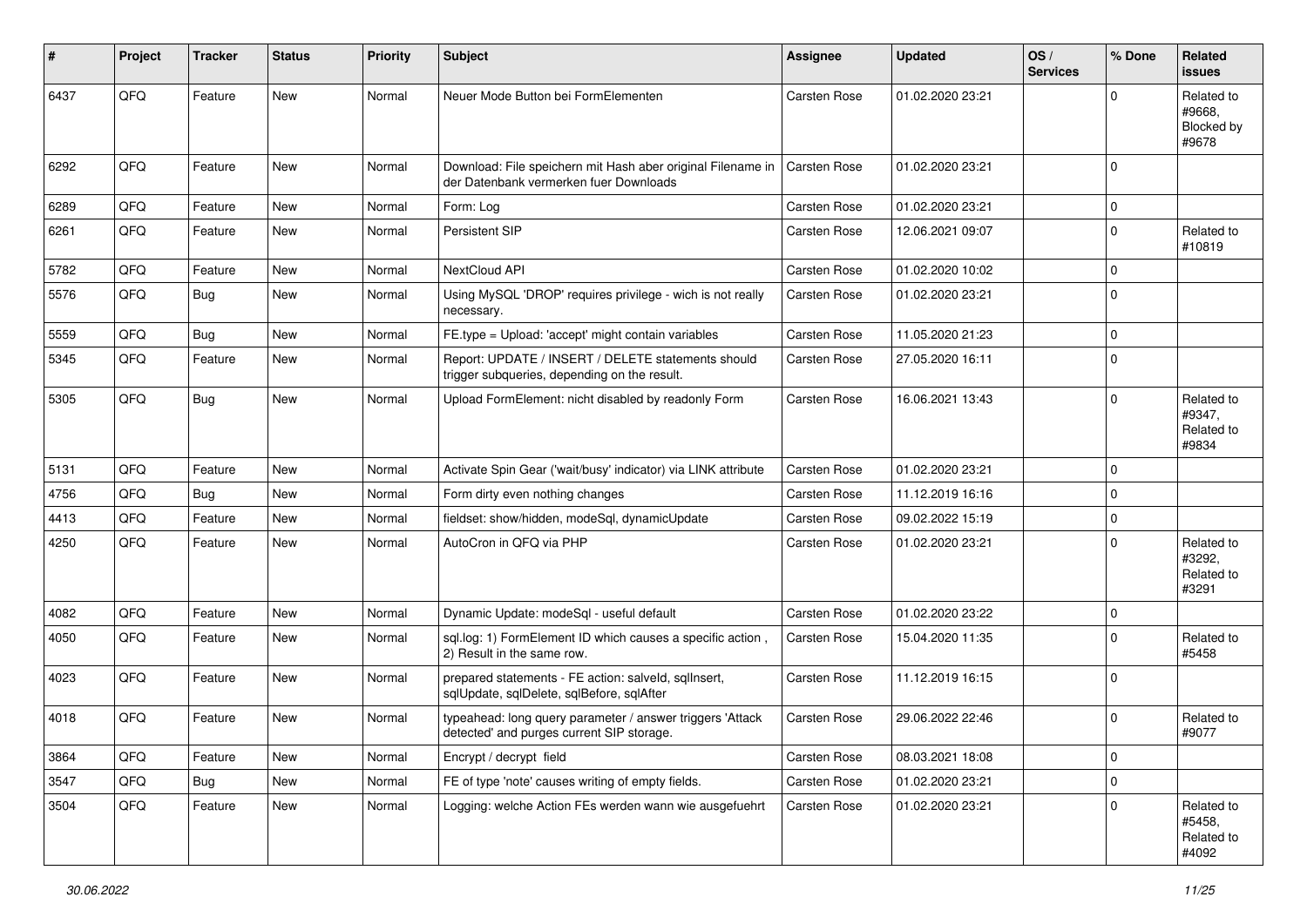| #     | Project | <b>Tracker</b> | <b>Status</b> | <b>Priority</b> | <b>Subject</b>                                                                | <b>Assignee</b> | <b>Updated</b>   | OS/<br><b>Services</b> | % Done      | Related<br>issues                               |
|-------|---------|----------------|---------------|-----------------|-------------------------------------------------------------------------------|-----------------|------------------|------------------------|-------------|-------------------------------------------------|
| 3432  | QFQ     | Feature        | New           | Normal          | subrecord: dynamicUpdate                                                      | Carsten Rose    | 11.06.2020 21:10 |                        | 0           | Related to<br>#5691                             |
| 2361  | QFQ     | Feature        | New           | Normal          | Logging wer/wann/wo welches Formular aufgerufen hat                           | Carsten Rose    | 11.12.2019 16:15 |                        | $\Omega$    | Related to<br>#4432,<br>Related to<br>#7480     |
| 11195 | QFQ     | <b>Bug</b>     | <b>New</b>    | Low             | Dynamic Update: Note not updated if new text is empty<br>(v20.4)              |                 | 25.09.2020 11:14 |                        | $\mathbf 0$ |                                                 |
| 6609  | QFQ     | Feature        | <b>New</b>    | Normal          | Formlet: JSON API erweitern                                                   | Carsten Rose    | 01.02.2020 23:21 |                        | 50          |                                                 |
| 12632 | QFQ     | Feature        | <b>New</b>    | Normal          | TinyMCE: Prepare CSS classes for images                                       | Carsten Rose    | 04.06.2021 14:35 |                        | 100         | Blocked by<br>#12186                            |
| 10115 | QFQ     | Feature        | New           | Normal          | TypeAhead: static list                                                        | Carsten Rose    | 26.02.2020 16:42 |                        | 100         |                                                 |
| 9275  | QFQ     | <b>Bug</b>     | <b>New</b>    | Normal          | autcron: t3 page, which takes to long to respond, is not<br>reported properly | Carsten Rose    | 01.02.2020 23:22 |                        | 100         |                                                 |
| 9534  | QFQ     | <b>Bug</b>     | Priorize      | Urgent          | FE.type=upload: 'Unknown Mode: ID"                                            | Carsten Rose    | 03.05.2021 21:14 |                        | 0           | Related to<br>#9532                             |
| 9173  | QFQ     | <b>Bug</b>     | Priorize      | Urgent          | Stale Record Lock: Firefox                                                    | Carsten Rose    | 03.05.2021 21:14 |                        | 0           | Related to<br>#9789                             |
| 9121  | QFQ     | Bug            | Priorize      | High            | sip links have r and __dbIndexData set                                        | Carsten Rose    | 12.06.2021 10:41 |                        | 0           |                                                 |
| 8204  | QFQ     | Feature        | Priorize      | High            | Position 'required mark'                                                      | Carsten Rose    | 16.06.2021 13:44 |                        | $\mathbf 0$ |                                                 |
| 8082  | QFQ     | Feature        | Priorize      | High            | Contact form without saving record                                            | Carsten Rose    | 07.12.2021 15:20 |                        | 0           | Related to<br>#8587,<br><b>Blocks</b><br>#11850 |
| 6116  | QFQ     | Bug            | Priorize      | High            | value of checkbox not saved                                                   | Carsten Rose    | 07.12.2021 17:19 |                        | $\mathbf 0$ |                                                 |
| 14371 | QFQ     | Feature        | Priorize      | Normal          | <b>LDAP via REPORT</b>                                                        | Carsten Rose    | 19.06.2022 16:37 |                        | 0           |                                                 |
| 14290 | QFQ     | Feature        | Priorize      | Normal          | FormEditor: Show Table Definition                                             | Carsten Rose    | 19.06.2022 16:37 |                        | 0           |                                                 |
| 14283 | QFQ     | Bug            | Priorize      | Normal          | HEIC / HEIF convert doesn't trigger                                           | Carsten Rose    | 19.06.2022 16:37 |                        | 0           |                                                 |
| 13943 | QFQ     | Bug            | Priorize      | Normal          | unable to find formgroup                                                      | Enis Nuredini   | 28.05.2022 11:03 |                        | $\Omega$    |                                                 |
| 13900 | QFQ     | Feature        | Priorize      | Normal          | Selenium: Check das Cookie/PDF funktioniert                                   | Enis Nuredini   | 25.03.2022 12:45 |                        | 0           |                                                 |
| 12504 | QFQ     | Feature        | Priorize      | Normal          | sql.log: report fe.id                                                         | Carsten Rose    | 05.05.2021 22:09 |                        | $\mathbf 0$ |                                                 |
| 12503 | QFQ     | Feature        | Priorize      | Normal          | Detect dangerous UPDATE statement with missing WHERE                          | Carsten Rose    | 05.05.2021 22:09 |                        | 0           |                                                 |
| 12452 | QFQ     | Feature        | Priorize      | Normal          | BaseURL: alsways with '/' at the end                                          | Carsten Rose    | 19.06.2022 13:45 |                        | 0           | Related to<br>#10782                            |
| 12325 | QFQ     | <b>Bug</b>     | Priorize      | Normal          | MultiDB form.dblndex not working for report syntax                            | Carsten Rose    | 07.09.2021 13:37 |                        | $\mathbf 0$ | Related to<br>#12145,<br>Related to<br>#12314   |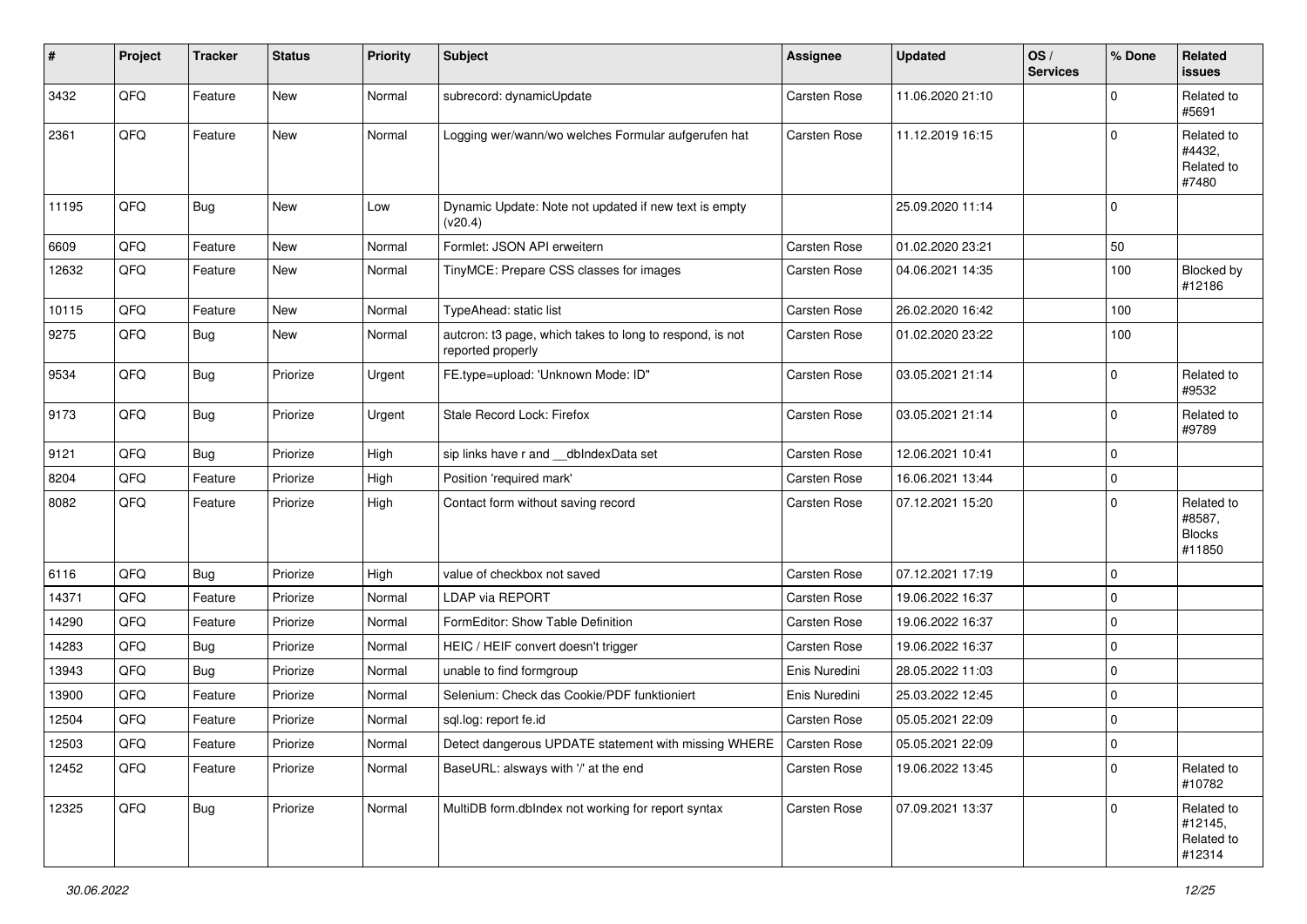| #     | Project | <b>Tracker</b> | <b>Status</b> | <b>Priority</b> | Subject                                                                                                  | <b>Assignee</b>     | <b>Updated</b>   | OS/<br><b>Services</b> | % Done       | <b>Related</b><br><b>issues</b>                                         |
|-------|---------|----------------|---------------|-----------------|----------------------------------------------------------------------------------------------------------|---------------------|------------------|------------------------|--------------|-------------------------------------------------------------------------|
| 11320 | QFQ     | Feature        | Priorize      | Normal          | Typo3 Version 10 support                                                                                 | Carsten Rose        | 05.05.2021 22:09 |                        | 0            |                                                                         |
| 10569 | QFQ     | Feature        | Priorize      | Normal          | link blank more safe                                                                                     | Enis Nuredini       | 25.03.2022 12:44 |                        | 0            |                                                                         |
| 10015 | QFQ     | Feature        | Priorize      | Normal          | Monospace in Textarea                                                                                    | Carsten Rose        | 03.02.2020 13:40 |                        | $\mathbf 0$  |                                                                         |
| 10012 | QFQ     | Feature        | Priorize      | Normal          | redirectAllMailTo: {{beEmail:T}}                                                                         | Carsten Rose        | 08.05.2021 09:54 |                        | $\mathbf 0$  | Related to<br>#12412,<br>Related to<br>#12413,<br>Related to<br>#10011  |
| 10011 | QFQ     | Feature        | Priorize      | Normal          | Offer new STORE_TYPO3 Variable 'beUser', 'beEmail'                                                       | <b>Carsten Rose</b> | 08.05.2021 09:51 |                        | $\mathbf 0$  | Related to<br>#10012,<br>Related to<br>#12511                           |
| 10005 | QFQ     | Feature        | Priorize      | Normal          | Report / special column name:  AS _calendar                                                              | Carsten Rose        | 03.06.2020 17:28 |                        | $\mathbf 0$  |                                                                         |
| 10003 | QFQ     | Feature        | Priorize      | Normal          | fieldset: stronger visualize group                                                                       | Benjamin Baer       | 12.02.2020 08:13 |                        | 0            |                                                                         |
| 9975  | QFQ     | Bug            | Priorize      | Normal          | Dropdown Menu: 'r:3' broken                                                                              | Carsten Rose        | 01.02.2020 10:13 |                        | 0            |                                                                         |
| 9968  | QFQ     | Feature        | Priorize      | Normal          | Tooltip in Links for Developer                                                                           | Carsten Rose        | 01.02.2020 23:17 |                        | $\mathbf 0$  |                                                                         |
| 9958  | QFQ     | <b>Bug</b>     | Priorize      | Normal          | Broken subrecord query: no error message                                                                 | Carsten Rose        | 05.02.2021 15:15 |                        | 0            |                                                                         |
| 9947  | QFQ     | Bug            | Priorize      | Normal          | Unwanted error message if missing 'typeAheadSqlPrefetch'                                                 | Carsten Rose        | 01.02.2020 10:13 |                        | 0            |                                                                         |
| 9928  | QFQ     | Feature        | Priorize      | Normal          | SpecialColumnName: a) Deprecated: ' AS "_+tag " ', b)<br>New: ' AS "_ <tag1><tag2>" '</tag2></tag1>      | <b>Carsten Rose</b> | 01.02.2020 23:17 |                        | $\mathbf{0}$ | Related to<br>#9929                                                     |
| 9900  | QFQ     | Feature        | Priorize      | Normal          | Generic API Call: tt-content record >> JSON                                                              | Carsten Rose        | 01.02.2020 10:13 |                        | $\mathbf 0$  |                                                                         |
| 9862  | QFQ     | <b>Bug</b>     | Priorize      | Normal          | Failed writing to sql mail qfq.log should throw an exception                                             | Carsten Rose        | 01.02.2020 10:13 |                        | 0            |                                                                         |
| 9834  | QFQ     | Bug            | Priorize      | Normal          | Input elements with tag 'disabled' are missing on<br>form-submit: server option 'processReadOnly' broken | <b>Carsten Rose</b> | 07.12.2021 16:43 |                        | 0            | Related to<br>#9691,<br>Related to<br>#5305, Has<br>duplicate<br>#12331 |
| 9668  | QFQ     | Feature        | Priorize      | Normal          | Form.mode: rename 'hidden' to 'hide'                                                                     | Carsten Rose        | 05.05.2021 22:14 |                        | $\mathbf 0$  | Related to<br>#6437                                                     |
| 9394  | QFQ     | Feature        | Priorize      | Normal          | REST: allow for non numerical ids in get requests                                                        | Carsten Rose        | 05.05.2021 22:10 |                        | 0            |                                                                         |
| 9346  | QFQ     | Feature        | Priorize      | Normal          | beforeSave: check if an upload is given                                                                  | Carsten Rose        | 11.06.2021 21:18 |                        | O            |                                                                         |
| 9135  | QFQ     | Feature        | Priorize      | Normal          | Progress Bar generic / replace old hourglass download<br>popup                                           | Benjamin Baer       | 03.01.2022 07:43 |                        | $\mathbf{0}$ |                                                                         |
| 8963  | QFQ     | Feature        | Priorize      | Normal          | Setting values in a store: flexible way                                                                  | Carsten Rose        | 05.05.2021 22:10 |                        | 0            | Related to<br>#8975                                                     |
| 8585  | QFQ     | Feature        | Priorize      | Normal          | Enhance Error message for 'unknown form'                                                                 | Carsten Rose        | 01.02.2020 10:13 |                        | $\pmb{0}$    |                                                                         |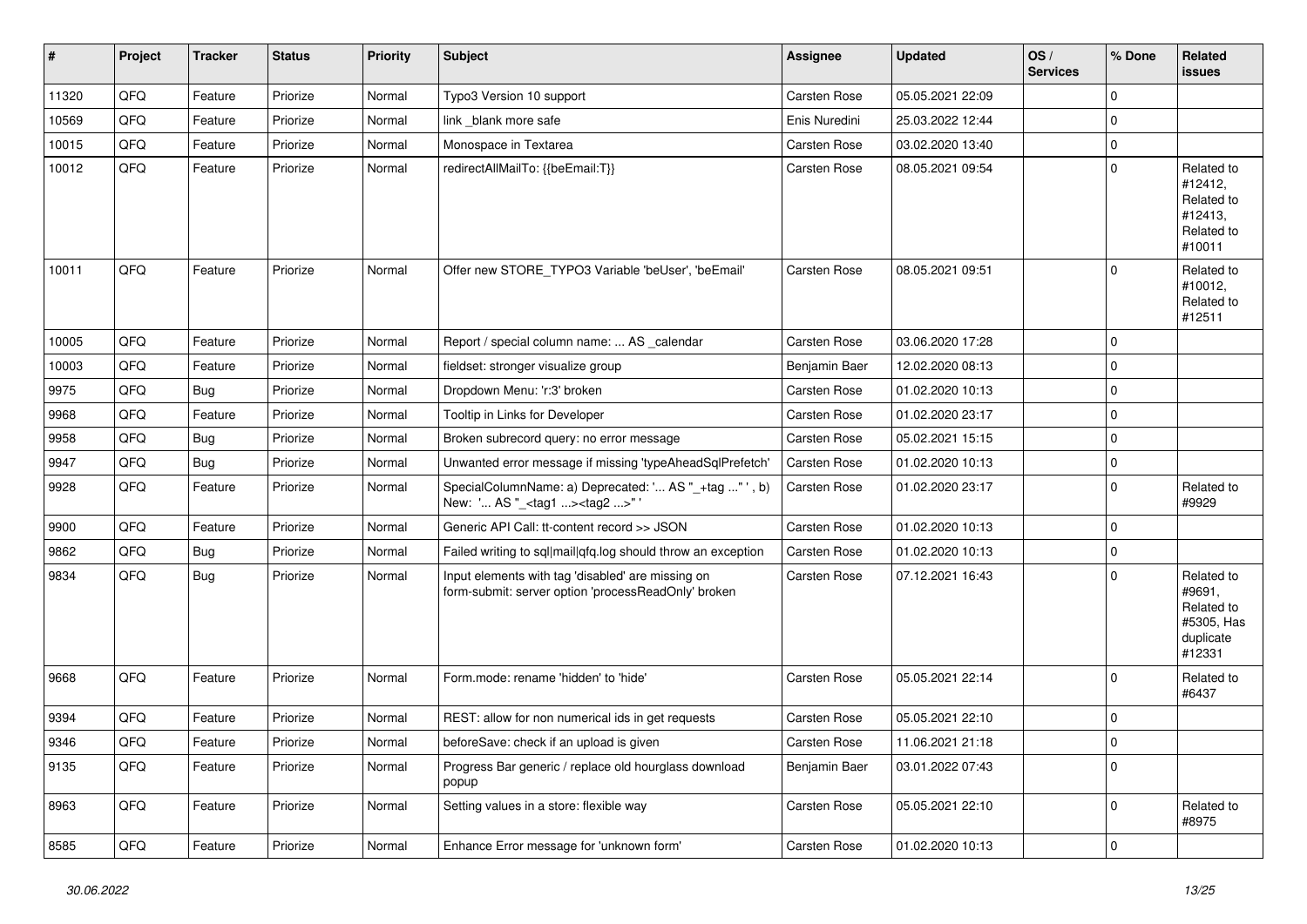| #    | <b>Project</b> | <b>Tracker</b> | <b>Status</b> | <b>Priority</b> | <b>Subject</b>                                                                            | Assignee            | <b>Updated</b>   | OS/<br><b>Services</b> | % Done      | Related<br>issues   |
|------|----------------|----------------|---------------|-----------------|-------------------------------------------------------------------------------------------|---------------------|------------------|------------------------|-------------|---------------------|
| 8584 | QFQ            | Feature        | Priorize      | Normal          | FE 'Action' - never assign to Container (except Template<br>Group)                        | Carsten Rose        | 01.02.2020 10:13 |                        | $\Omega$    |                     |
| 8277 | QFQ            | Feature        | Priorize      | Normal          | fe.parameter.default=                                                                     | Carsten Rose        | 01.02.2020 23:17 |                        | 0           | Related to<br>#8113 |
| 8044 | QFQ            | Feature        | Priorize      | Normal          | Transaction: a) Form, b) Report                                                           | Carsten Rose        | 05.05.2021 22:14 |                        | $\mathbf 0$ | Related to<br>#8043 |
| 8037 | QFQ            | <b>Bug</b>     | Priorize      | Normal          | FE.type=upload (advanced mode): {{slaveId:V}} missing<br>during dynamic update            | Carsten Rose        | 01.02.2020 10:13 |                        | $\Omega$    |                     |
| 8034 | QFQ            | Feature        | Priorize      | Normal          | FormElement 'data': 22.22.2222 should not be accepted                                     | Carsten Rose        | 01.02.2020 10:13 |                        | 0           |                     |
| 7965 | QFQ            | Feature        | Priorize      | Normal          | Input type 'text' with visual format - currency                                           | Benjamin Baer       | 03.01.2022 07:45 |                        | $\mathbf 0$ |                     |
| 7730 | QFQ            | Feature        | Priorize      | Normal          | SELECT Box: title in between                                                              | Benjamin Baer       | 01.02.2020 23:22 |                        | 0           |                     |
| 7656 | QFQ            | <b>Bug</b>     | Priorize      | Normal          | FE with required, 'pattern' and 'extraButtonLock': always<br>complain about missing value | Carsten Rose        | 01.02.2020 10:13 |                        | $\Omega$    |                     |
| 7630 | QFQ            | Feature        | Priorize      | Normal          | detailed error message for simple upload                                                  | <b>Carsten Rose</b> | 01.02.2020 10:13 |                        | $\mathbf 0$ |                     |
| 7616 | QFQ            | <b>Bug</b>     | Priorize      | Normal          | Selectlist with Enum & Dynamic Update                                                     | Carsten Rose        | 01.02.2020 10:13 |                        | 0           |                     |
| 7522 | QFQ            | Feature        | Priorize      | Normal          | Inserting default index.html to folder (Avoid Apache<br>Indexing)                         | Carsten Rose        | 01.02.2020 10:13 |                        | $\mathbf 0$ |                     |
| 7290 | QFQ            | Feature        | Priorize      | Normal          | FormEditor: title as textarea if LEN(title)>60                                            | Carsten Rose        | 01.02.2020 10:13 |                        | $\mathbf 0$ | Blocked by<br>#7682 |
| 7217 | QFQ            | Feature        | Priorize      | Normal          | Download: notice User if `_sip=?` is missing                                              | Carsten Rose        | 01.02.2020 10:13 |                        | $\mathbf 0$ |                     |
| 6998 | QFQ            | Feature        | Priorize      | Normal          | Form: with debug=on show column information as tooltip of<br>column label                 | Carsten Rose        | 01.02.2020 10:13 |                        | $\mathbf 0$ |                     |
| 6870 | QFQ            | Feature        | Priorize      | Normal          | Click on '_link' triggers an API call                                                     | Benjamin Baer       | 03.01.2022 08:25 |                        | $\mathbf 0$ |                     |
| 6801 | QFQ            | Feature        | Priorize      | Normal          | Fabric: Maximize / Fulllscreen                                                            | Benjamin Baer       | 21.03.2022 09:56 |                        | $\mathbf 0$ |                     |
| 6574 | QFQ            | Bug            | Priorize      | Normal          | qfq.log: Fehlermeldung wurde angezeigt, aber nicht geloggt                                | Carsten Rose        | 01.02.2020 10:13 |                        | 0           |                     |
| 6566 | QFQ            | <b>Bug</b>     | Priorize      | Normal          | Link Function 'delete': provided parameter missing on page<br>reload                      | Benjamin Baer       | 03.01.2022 08:08 |                        | $\Omega$    |                     |
| 6224 | QFQ            | Feature        | Priorize      | Normal          | Dynamic update: fade in/out fields                                                        | Benjamin Baer       | 21.03.2022 09:50 |                        | 0           |                     |
| 6140 | QFQ            | Bug            | Priorize      | Normal          | QFQ DnD Sort: Locked fields                                                               | Benjamin Baer       | 21.03.2022 09:56 |                        | 0           |                     |
| 5942 | QFQ            | Feature        | Priorize      | Normal          | 'L' and 'type': append to links, generate via 'link' by using<br>'u' .                    | Carsten Rose        | 01.02.2020 10:13 |                        | $\mathbf 0$ |                     |
| 5562 | QFQ            | Feature        | Priorize      | Normal          | Drag'n'Drop fuer Uploads                                                                  | Benjamin Baer       | 21.03.2022 09:52 |                        | $\Omega$    | Related to<br>#9706 |
| 5366 | QFQ            | Feature        | Priorize      | Normal          | Saving with keyboard shortcuts                                                            | Benjamin Baer       | 21.03.2022 09:47 |                        | $\mathbf 0$ |                     |
| 4457 | QFQ            | <b>Bug</b>     | Priorize      | Normal          | typeahead: pressing return to select an item, saves the form<br>and closes the form.      | Benjamin Baer       | 03.01.2022 08:01 |                        | $\Omega$    | Related to<br>#4398 |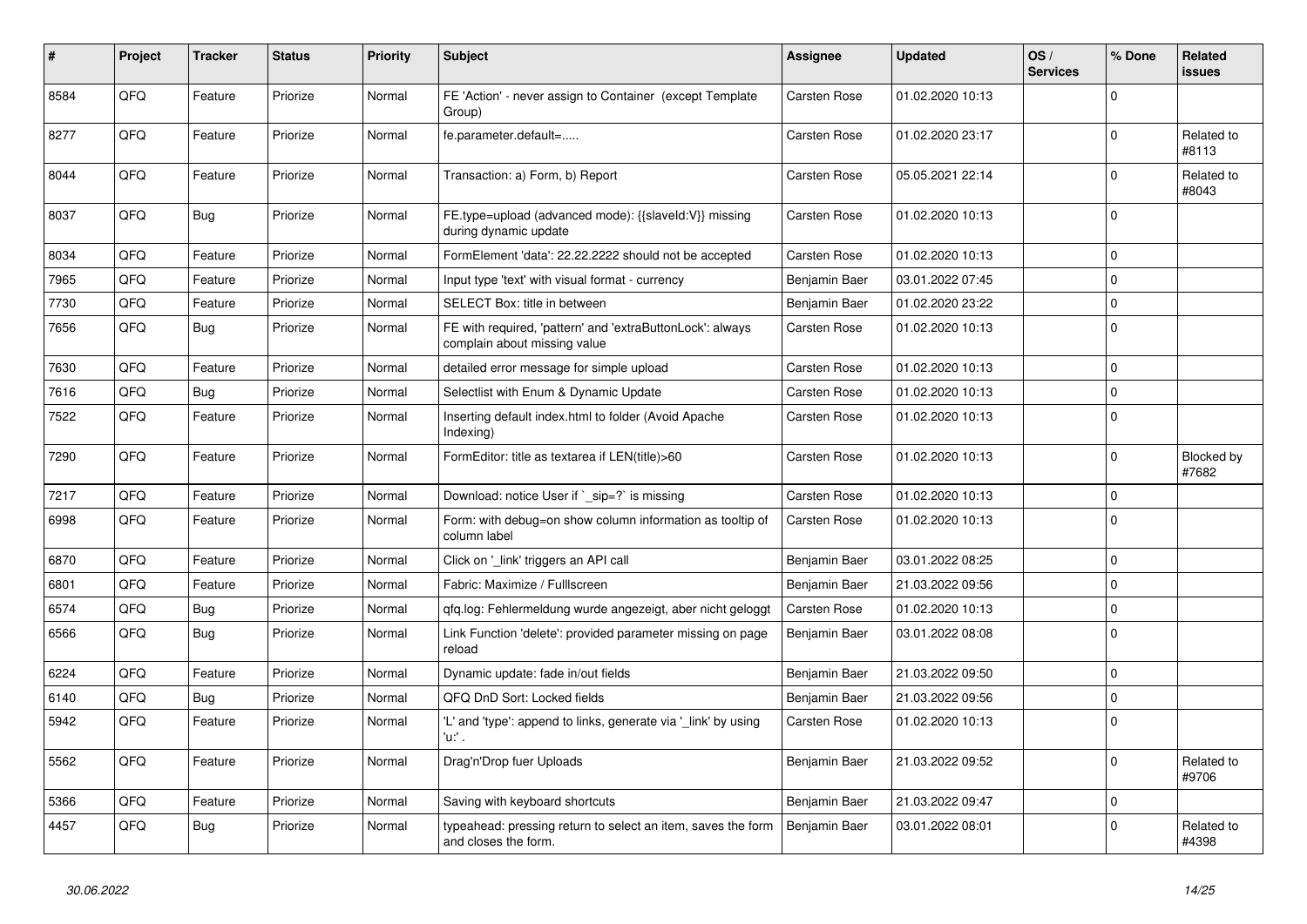| $\vert$ # | Project | <b>Tracker</b> | <b>Status</b> | <b>Priority</b> | <b>Subject</b>                                                                                      | <b>Assignee</b> | <b>Updated</b>   | OS/<br><b>Services</b> | % Done       | Related<br>issues                                                                                                                                                     |
|-----------|---------|----------------|---------------|-----------------|-----------------------------------------------------------------------------------------------------|-----------------|------------------|------------------------|--------------|-----------------------------------------------------------------------------------------------------------------------------------------------------------------------|
| 3867      | QFQ     | Feature        | Priorize      | Normal          | Readonly Formular: Template Groups add/delete<br>ausbeldnen                                         | Carsten Rose    | 05.05.2021 22:12 |                        | $\mathbf 0$  |                                                                                                                                                                       |
| 3782      | QFQ     | <b>Bug</b>     | Priorize      | Normal          | Bei fehlerhafter Eingabe (z.B. Datum) sollte das erwartete<br>Format angezeigt werden               | Carsten Rose    | 01.02.2020 10:13 |                        | $\mathbf 0$  |                                                                                                                                                                       |
| 2665      | QFQ     | <b>Bug</b>     | Priorize      | Normal          | Dynamic Update funktioniert nicht, wenn beim<br>entsprechenden FormElement eine size angegeben ist. | Benjamin Baer   | 03.01.2022 08:12 |                        | 30           |                                                                                                                                                                       |
| 12463     | QFQ     | Bug            | ToDo          | High            | QFQ Function: 'function' and 'sql' on same level - output of<br>sql is shown two times.             | Carsten Rose    | 15.12.2021 16:31 |                        | $\mathbf 0$  |                                                                                                                                                                       |
| 12395     | QFQ     | Bug            | ToDo          | High            | QFQ Function: Result two times shown                                                                | Carsten Rose    | 18.02.2022 08:59 |                        | 0            |                                                                                                                                                                       |
| 7602      | QFQ     | Feature        | ToDo          | High            | Multi Select: with checkboxes                                                                       | Benjamin Baer   | 22.03.2022 09:07 |                        | $\mathbf 0$  |                                                                                                                                                                       |
| 14320     | QFQ     | Feature        | ToDo          | Normal          | Allow specific HTML Tags and Attributes: general, TinyMCE                                           | Enis Nuredini   | 17.06.2022 10:44 |                        | $\mathbf 0$  | Related to<br>#12664,<br>Related to<br>#12039,<br>Related to<br>#11702,<br>Related to<br>#7239,<br>Related to<br>#3708,<br>Related to<br>#3646,<br>Related to<br>#880 |
| 14303     | QFQ     | Bug            | ToDo          | Normal          | datetime broken with picker                                                                         | Enis Nuredini   | 17.06.2022 09:02 |                        | $\mathbf{0}$ | Related to<br>#12630                                                                                                                                                  |
| 13899     | QFQ     | <b>Bug</b>     | ToDo          | Normal          | Selenium: zum laufen bringen                                                                        | Enis Nuredini   | 25.03.2022 10:24 |                        | 0            |                                                                                                                                                                       |
| 12262     | QFQ     | Feature        | ToDo          | Normal          | Form buttons on top: more customable                                                                | Enis Nuredini   | 17.06.2022 10:44 |                        | 0            | Related to<br>#13945, Has<br>duplicate<br>#4046, Has<br>duplicate<br>#10080                                                                                           |
| 12508     | QFQ     | <b>Bug</b>     | In Progress   | High            | qfq Form: sendMail                                                                                  | Karin Niffeler  | 19.03.2022 17:48 |                        | $\mathbf 0$  |                                                                                                                                                                       |
| 14323     | QFQ     | <b>Bug</b>     | In Progress   | Normal          | Report: render=both single - no impact                                                              | Carsten Rose    | 19.06.2022 18:31 |                        | $\Omega$     |                                                                                                                                                                       |
| 14175     | QFQ     | <b>Bug</b>     | In Progress   | Normal          | Opening a form with no QFQ Session cookie fails                                                     | Carsten Rose    | 03.06.2022 10:40 |                        | $\mathbf{0}$ |                                                                                                                                                                       |
| 12630     | QFQ     | Feature        | In Progress   | Normal          | Input: date[time]: min / max values                                                                 | Enis Nuredini   | 20.06.2022 18:31 |                        | $\Omega$     | Related to<br>#10096.<br>Related to<br>#14302,<br>Related to<br>#14303                                                                                                |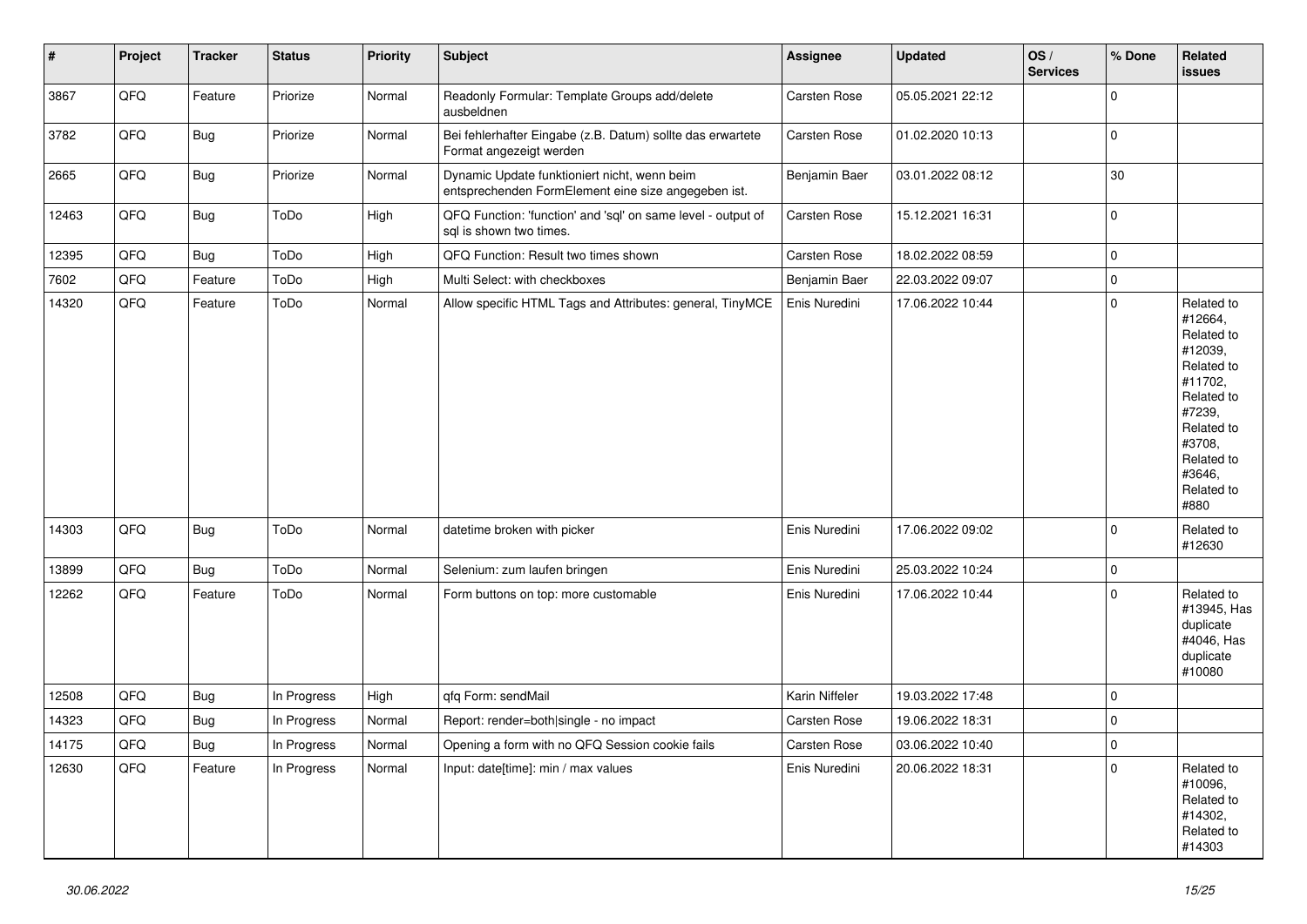| $\vert$ # | Project | <b>Tracker</b> | <b>Status</b>              | <b>Priority</b> | <b>Subject</b>                                   | <b>Assignee</b>     | <b>Updated</b>   | OS/<br><b>Services</b> | % Done      | Related<br>issues                                                                                                              |
|-----------|---------|----------------|----------------------------|-----------------|--------------------------------------------------|---------------------|------------------|------------------------|-------------|--------------------------------------------------------------------------------------------------------------------------------|
| 12439     | QFQ     | Feature        | In Progress                | Normal          | TinyMCE Paste from Word & Character Count/Limit  | Carsten Rose        | 05.05.2021 22:15 |                        | $\mathbf 0$ |                                                                                                                                |
| 11980     | QFQ     | Feature        | In Progress                | Normal          | protected verzeichnis MUSS geschützt werden      | Carsten Rose        | 07.09.2021 13:30 |                        | 0           |                                                                                                                                |
| 11517     | QFQ     | <b>Bug</b>     | In Progress                | Normal          | extraButtonInfo Broken for multiple FormElements | Carsten Rose        | 12.05.2022 13:12 |                        | 0           | Related to<br>#7890,<br>Related to<br>#3811, Has<br>duplicate<br>#10905, Has<br>duplicate<br>#10553, Has<br>duplicate<br>#6779 |
| 11076     | QFQ     | Feature        | In Progress                | Normal          | SELECT  AS _websocket                            | Carsten Rose        | 30.08.2020 17:49 |                        | 0           |                                                                                                                                |
| 10661     | QFQ     | Bug            | In Progress                | Normal          | Typo3 Warnungen                                  | Carsten Rose        | 07.09.2021 13:23 |                        | 0           | Related to<br>#12440                                                                                                           |
| 10443     | QFQ     | Feature        | In Progress                | Normal          | Konzept_api / _live                              | Carsten Rose        | 07.05.2020 09:39 |                        | 0           |                                                                                                                                |
| 6250      | QFQ     | Feature        | In Progress                | Normal          | Enhance layout: a) Subrecord, b) Subrecord-Title | Carsten Rose        | 01.02.2020 23:22 |                        | $\mathbf 0$ | Related to<br>#5391                                                                                                            |
| 5695      | QFQ     | Feature        | In Progress                | Normal          | Multiform                                        | Carsten Rose        | 02.01.2021 18:38 |                        | 0           |                                                                                                                                |
| 4194      | QFQ     | Feature        | In Progress                | Normal          | Bootstrap 4 ist jetzt offiziel                   |                     | 03.05.2021 20:47 |                        | 0           | Related to<br>#10114                                                                                                           |
| 10793     | QFQ     | Feature        | In Progress                | Normal          | Update NPM Packages                              | Carsten Rose        | 07.09.2021 13:25 |                        | 30          |                                                                                                                                |
| 9517      | QFQ     | Feature        | In Progress                | High            | Input multiple tags with typeahead               | Carsten Rose        | 03.05.2021 21:14 |                        | 40          | Related to<br>#10150                                                                                                           |
| 13330     | QFQ     | Feature        | In Progress                | Normal          | Multi Form: Upload                               | Carsten Rose        | 07.11.2021 12:40 |                        | 50          | Related to<br>#9706                                                                                                            |
| 12440     | QFO     | Feature        | In Progress                | Normal          | Typo3 V10 upgrade (durchfuehren und testen)      | Carsten Rose        | 21.03.2022 09:53 |                        | 50          | Related to<br>#12357,<br>Related to<br>#12067,<br>Related to<br>#10661                                                         |
| 9691      | QFQ     | <b>Bug</b>     | In Progress                | Normal          | Checkbox: dynamic update > readonly              | Carsten Rose        | 01.02.2020 23:22 |                        | 50          | Related to<br>#9834                                                                                                            |
| 9789      | QFQ     | <b>Bug</b>     | In Progress                | High            | Record Lock: release to early on 'leave page'    | Carsten Rose        | 10.01.2022 09:25 |                        | 100         | Related to<br>#10081,<br>Related to<br>#9173,<br>Related to<br>#8702                                                           |
| 13566     | QFG     | Feature        | Ready to sync<br>(develop) | Normal          | Delete config-example.qfq.php file               | <b>Carsten Rose</b> | 23.12.2021 09:25 |                        | 0           |                                                                                                                                |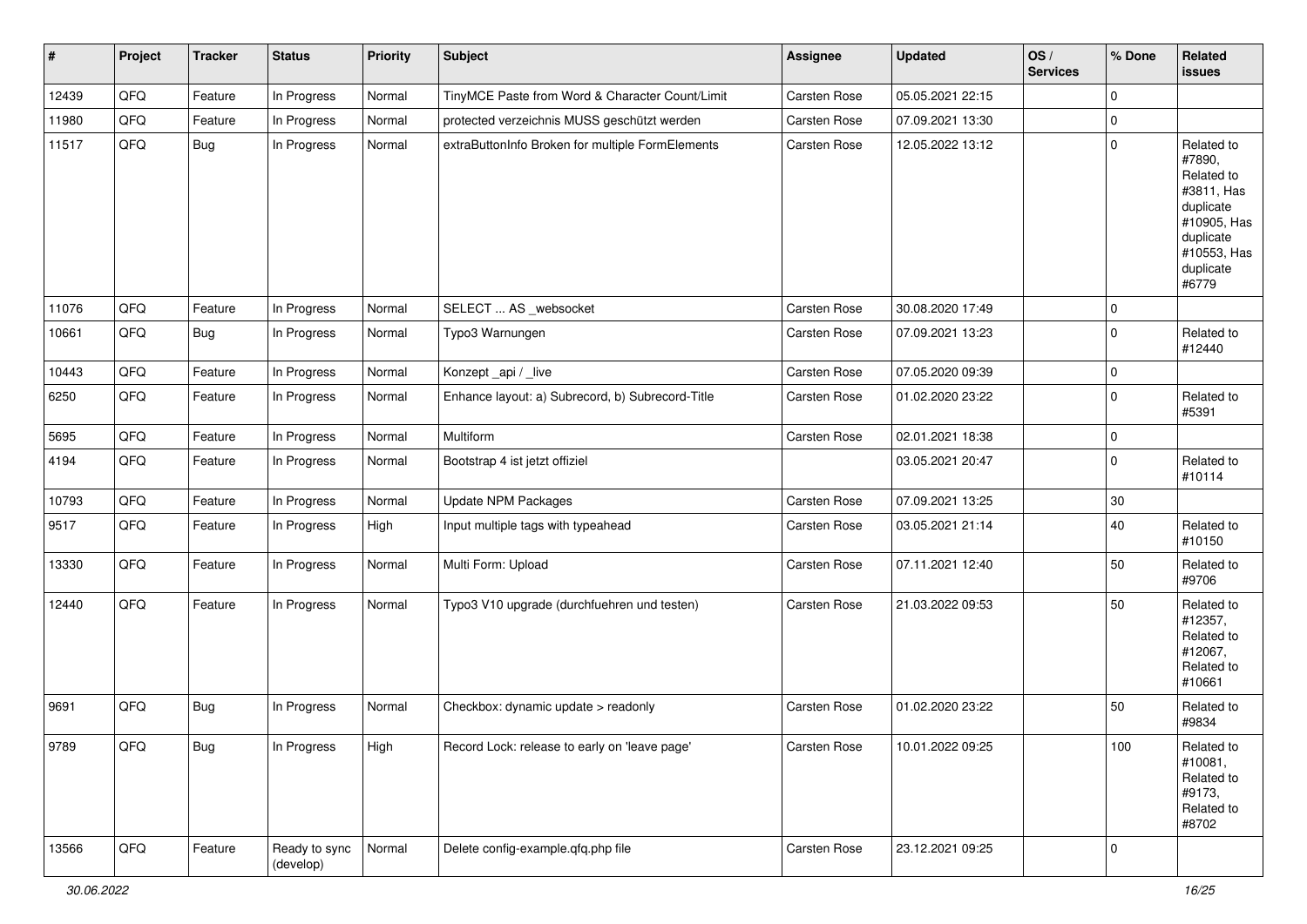| #     | Project | <b>Tracker</b> | <b>Status</b>     | <b>Priority</b> | <b>Subject</b>                                                                               | <b>Assignee</b>   | <b>Updated</b>   | OS/<br><b>Services</b> | % Done      | Related<br><b>issues</b>                    |
|-------|---------|----------------|-------------------|-----------------|----------------------------------------------------------------------------------------------|-------------------|------------------|------------------------|-------------|---------------------------------------------|
| 11630 | QFQ     | <b>Bug</b>     | Feedback          | High            | Bitte check ob CALL() in 20.11.0 noch so funktioniert wie in<br>20.4.1                       | Enis Nuredini     | 28.05.2022 13:45 |                        | 0           | Related to<br>#11325                        |
| 9548  | QFQ     | Feature        | Feedback          | High            | FormElement: Pattern mismatch - optional report only on<br>focus lost                        | Benjamin Baer     | 03.05.2021 21:14 |                        | 0           |                                             |
| 9052  | QFQ     | Feature        | Feedback          | High            | Report: CodeMirror with SQL Syntax Highlight in FE                                           | Enis Nuredini     | 08.06.2022 10:25 |                        | 0           |                                             |
| 13767 | QFQ     | <b>Bug</b>     | Feedback          | Normal          | date/time-picker: required shows up/down button orange                                       | Enis Nuredini     | 16.05.2022 23:16 |                        | 0           |                                             |
| 12546 | QFQ     | Bug            | Feedback          | Normal          | Branch 'Development' - Unit Tests mit dirty workaround<br>angepasst                          | Carsten Rose      | 19.03.2022 17:48 |                        | 0           |                                             |
| 11347 | QFQ     | <b>Bug</b>     | Feedback          | Normal          | If Bedingungen funktionieren nicht korrekt                                                   | Christoph Fuchs   | 21.03.2021 20:37 |                        | 0           |                                             |
| 10782 | QFQ     | Feature        | Feedback          | Normal          | Tiny MCE: Image Upload                                                                       | Enis Nuredini     | 16.05.2022 23:16 |                        | $\mathbf 0$ | Related to<br>#12452                        |
| 10124 | QFQ     | Feature        | Feedback          | Normal          | qfq AAI-Login                                                                                | Karin Niffeler    | 07.05.2020 09:36 |                        | 0           |                                             |
| 9898  | QFQ     | Bug            | Feedback          | Normal          | Formular trotz Timeout gespeichert                                                           | Benjamin Baer     | 01.02.2020 15:56 |                        | 0           |                                             |
| 9535  | QFQ     | Bug            | Feedback          | Normal          | Report:  AS '_vertical' - column to wide - vertical >> rot45,<br>rot <sub>90</sub>           | Benjamin Baer     | 01.02.2020 15:56 |                        | $\mathbf 0$ |                                             |
| 8316  | QFQ     | Bug            | Feedback          | Normal          | Documentation/Behaviour for Nested Queries and<br>Record-Store confusing                     | Nicola Chiapolini | 20.11.2019 09:14 |                        | 0           |                                             |
| 5894  | QFQ     | Feature        | Feedback          | Normal          | Typeahead in Report: show/hide rows dynamically                                              | Carsten Rose      | 18.02.2022 08:50 |                        | $\mathbf 0$ | Related to<br>#5893,<br>Related to<br>#5885 |
| 13572 | QFQ     | Feature        | Feedback          | Normal          | Form Load: misleading error message on trying to load non<br>existent primary record         | Enis Nuredini     | 16.05.2022 23:16 |                        | 100         |                                             |
| 12584 | QFQ     | Feature        | Feedback          | Normal          | T3 v10 migration script: replace alias-patterns (v11)                                        | Carsten Rose      | 28.05.2022 11:12 |                        | 100         |                                             |
| 880   | QFQ     | Feature        | Some day<br>maybe | Urgent          | Security: PHP, SQL Injection, XSS                                                            |                   | 03.05.2021 21:14 |                        | $\mathbf 0$ | Related to<br>#14320                        |
| 4279  | QFQ     | Bug            | Some day<br>maybe | High            | config.linkVars lost                                                                         | Carsten Rose      | 03.05.2021 21:14 |                        | 0           |                                             |
| 4258  | QFQ     | Feature        | Some day<br>maybe | High            | System Defaults: Forms                                                                       | Carsten Rose      | 03.05.2021 21:14 |                        | 0           |                                             |
| 3990  | QFQ     | Feature        | Some day<br>maybe | High            | custom class definition: add space automatically                                             | Carsten Rose      | 03.05.2021 21:14 |                        | 0           |                                             |
| 3967  | QFQ     | Feature        | Some day<br>maybe | High            | Report: Checkbox, Radio, Dropdown, Input welches ohne<br>Submit funktioniert - 'Inline-Form' | Carsten Rose      | 03.05.2021 21:14 |                        | 0           |                                             |
| 3848  | QFQ     | Feature        | Some day<br>maybe | High            | Antivirus check fuer Upload files in qfq?                                                    | Carsten Rose      | 03.05.2021 21:14 |                        | $\mathbf 0$ | Related to<br>#4131                         |
| 3570  | QFQ     | Bug            | Some day<br>maybe | High            | Formular mit prmitnew permitEdit=Always wird nicht<br>aufgerufen (ist leer)                  | Carsten Rose      | 03.05.2021 21:14 |                        | 0           |                                             |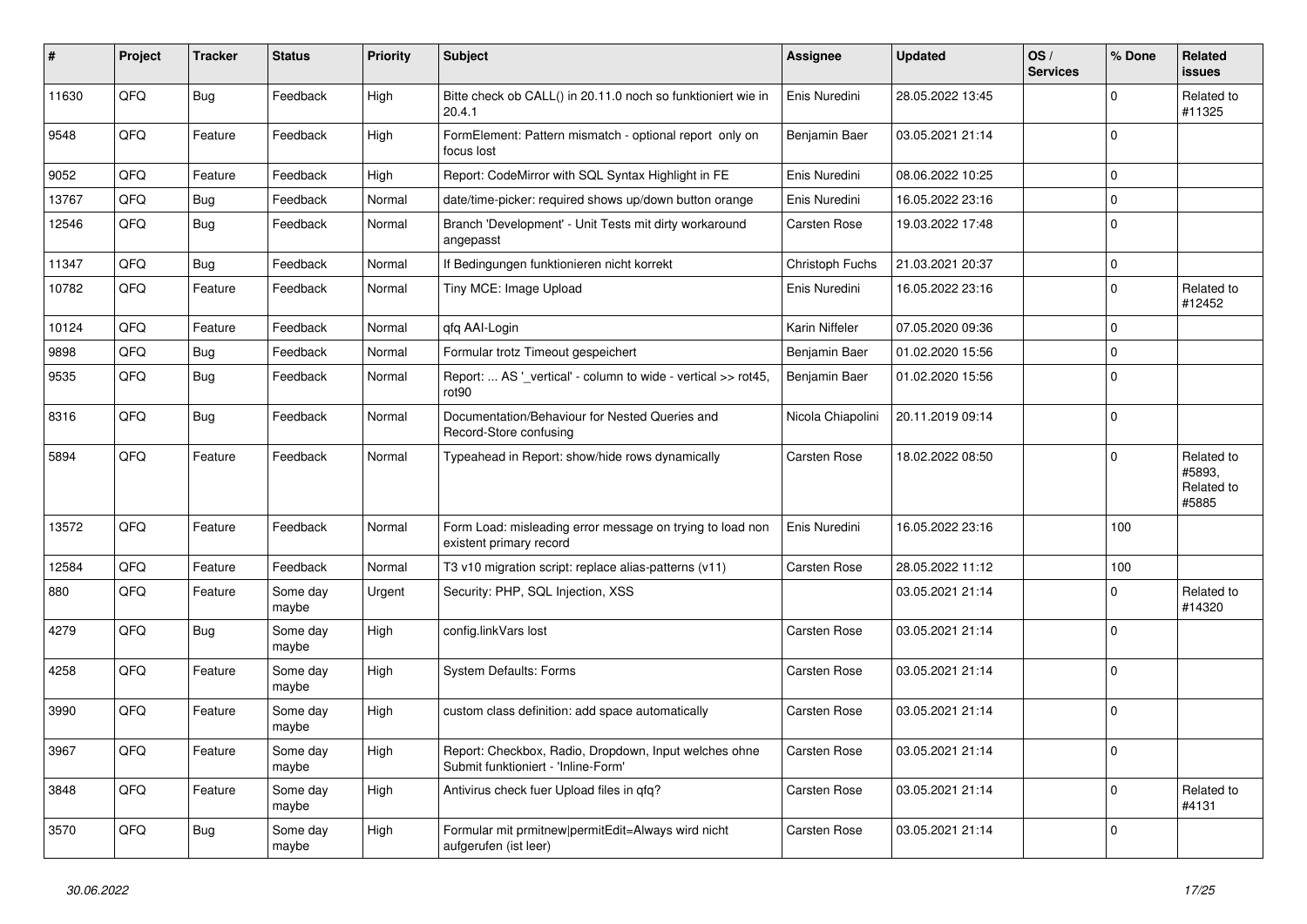| #     | Project | <b>Tracker</b> | <b>Status</b>     | <b>Priority</b> | <b>Subject</b>                                                                                         | <b>Assignee</b>     | <b>Updated</b>   | OS/<br><b>Services</b> | % Done      | Related<br><b>issues</b>                                              |
|-------|---------|----------------|-------------------|-----------------|--------------------------------------------------------------------------------------------------------|---------------------|------------------|------------------------|-------------|-----------------------------------------------------------------------|
| 3109  | QFQ     | <b>Bug</b>     | Some day<br>maybe | High            | RealUrl: Links werden nicht korrekt gerendert                                                          | Carsten Rose        | 03.05.2021 21:14 |                        | 0           |                                                                       |
| 3061  | QFQ     | <b>Bug</b>     | Some day<br>maybe | High            | winstitute: mysql connection durcheinander - nmhp17<br>(ag7)/QFQ arbeitet mit DB/Tabellen von biostat. | Carsten Rose        | 03.05.2021 21:14 |                        | 0           |                                                                       |
| 13608 | QFQ     | Feature        | Some day<br>maybe | Normal          | Automatic Browser Language Redirect                                                                    | Enis Nuredini       | 17.06.2022 08:35 |                        | 0           |                                                                       |
| 12611 | QFQ     | Feature        | Some day<br>maybe | Normal          | Refactoring: Bootstrap with Lazy Loading                                                               | Carsten Rose        | 08.06.2022 10:37 |                        | 0           | Related to<br>#12490,<br>Related to<br>#10013,<br>Related to<br>#7732 |
| 12337 | QFQ     | Feature        | Some day<br>maybe | Normal          | Database.php: better caching                                                                           | Carsten Rose        | 16.09.2021 15:10 |                        | 0           |                                                                       |
| 12315 | QFQ     | Feature        | Some day<br>maybe | Normal          | Form History (Diffs) / Backups                                                                         | Carsten Rose        | 16.09.2021 15:10 |                        | $\mathbf 0$ |                                                                       |
| 11323 | QFQ     | Feature        | Some day<br>maybe | Normal          | Report Frontend Editor Modal + Codemirror                                                              | Carsten Rose        | 16.09.2021 15:10 |                        | 0           | Related to<br>#11036                                                  |
| 11322 | QFQ     | Feature        | Some day<br>maybe | Normal          | Form Element JSON - (multiline parameter field)                                                        | Carsten Rose        | 16.09.2021 15:10 |                        | 0           |                                                                       |
| 11217 | QFQ     | Feature        | Some day<br>maybe | Normal          | <b>Extend Script Functionality</b>                                                                     | Carsten Rose        | 16.09.2021 15:10 |                        | 0           |                                                                       |
| 11036 | QFQ     | Feature        | Some day<br>maybe | Normal          | inline report editor permissions                                                                       | Carsten Rose        | 16.09.2021 15:09 |                        | $\mathbf 0$ | Related to<br>#11323                                                  |
| 10745 | QFQ     | Feature        | Some day<br>maybe | Normal          | Tablesorter Excel Export                                                                               | Carsten Rose        | 16.09.2021 15:09 |                        | 0           |                                                                       |
| 10738 | QFQ     | Feature        | Some day<br>maybe | Normal          | CORS headers for external API requests                                                                 |                     | 10.06.2020 14:00 |                        | 0           |                                                                       |
| 10716 | QFQ     | Feature        | Some day<br>maybe | Normal          | Business Logic mit Externen Skripten                                                                   | Carsten Rose        | 16.09.2021 15:10 |                        | 0           | Related to<br>#10713,<br>Related to<br>#8217                          |
| 10116 | QFQ     | Feature        | Some day<br>maybe | Normal          | TypeAhead: Tag - show inside 'input' element                                                           | <b>Carsten Rose</b> | 16.09.2021 15:09 |                        | 0           |                                                                       |
| 10095 | QFQ     | Feature        | Some day<br>maybe | Normal          | Generic Gitlab Integration into QFQ                                                                    | Carsten Rose        | 16.09.2021 15:10 |                        | $\mathbf 0$ |                                                                       |
| 10013 | QFG     | Feature        | Some day<br>maybe | Normal          | FE.typ=editor: CodeMirror                                                                              | Carsten Rose        | 08.06.2022 10:37 |                        | $\mathbf 0$ | Related to<br>#12611,<br>Related to<br>#12490,<br>Related to<br>#7732 |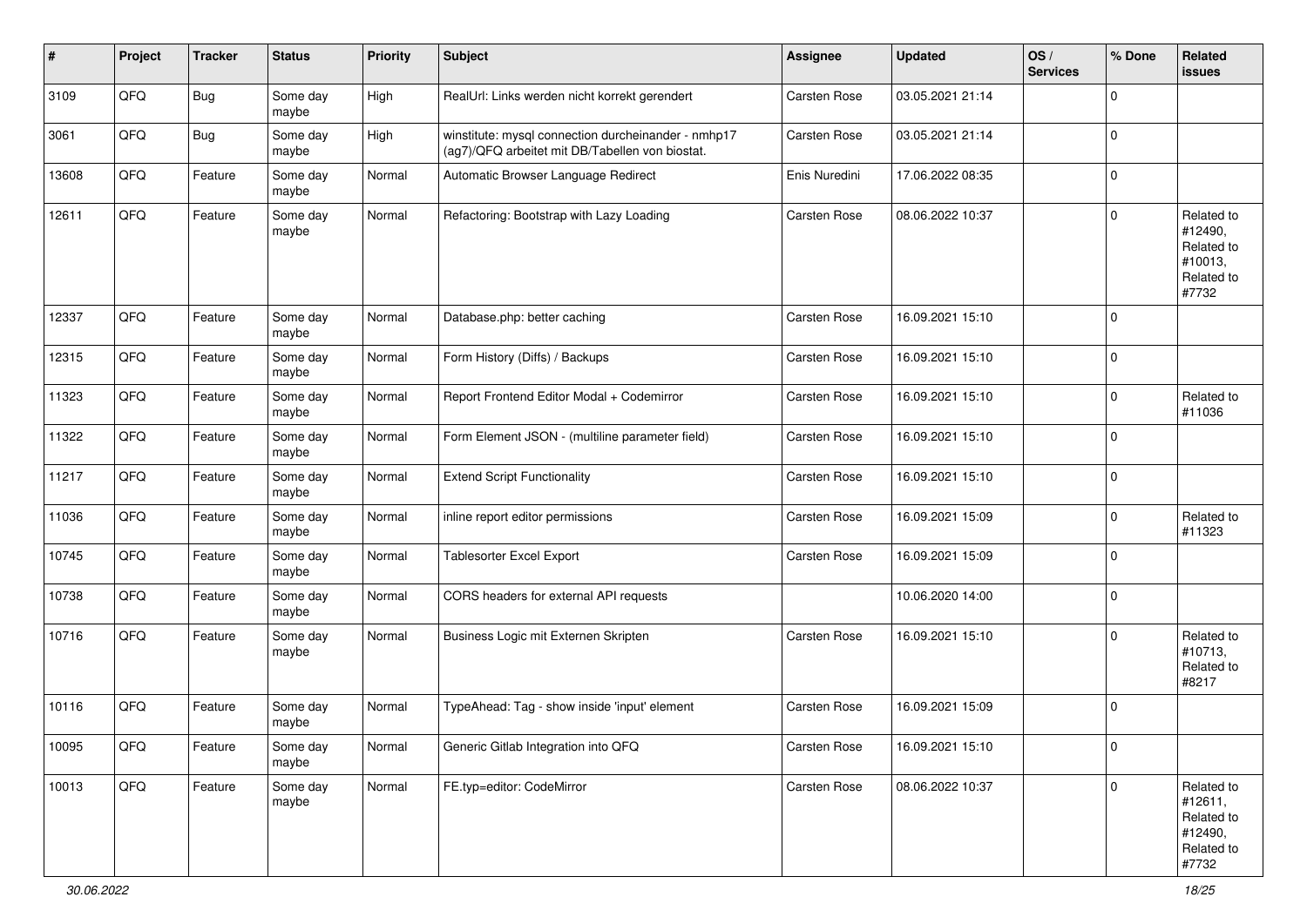| #    | Project | <b>Tracker</b> | <b>Status</b>     | <b>Priority</b> | <b>Subject</b>                                                           | <b>Assignee</b> | <b>Updated</b>   | OS/<br><b>Services</b> | % Done              | Related<br>issues                                                      |
|------|---------|----------------|-------------------|-----------------|--------------------------------------------------------------------------|-----------------|------------------|------------------------|---------------------|------------------------------------------------------------------------|
| 9704 | QFQ     | Feature        | Some day<br>maybe | Normal          | Thumbnails Generieren beim Splitten von PDF Files                        | Carsten Rose    | 11.12.2019 16:01 |                        | $\mathbf 0$         |                                                                        |
| 9669 | QFQ     | <b>Bug</b>     | Some day<br>maybe | Normal          | Checkbox / Template Group: radio/checkbox visible broken<br>after 'add'  | Carsten Rose    | 16.06.2021 13:47 |                        | 0                   | Related to<br>#8091                                                    |
| 9579 | QFQ     | Feature        | Some day<br>maybe | Normal          | Multiform with Process Row                                               | Carsten Rose    | 11.12.2019 16:01 |                        | $\mathbf 0$         |                                                                        |
| 9281 | QFQ     | <b>Bug</b>     | Some day<br>maybe | Normal          | Allow STRICT_TRANS_TABLES                                                | Carsten Rose    | 02.01.2021 18:43 |                        | 0                   |                                                                        |
| 9130 | QFQ     | Feature        | Some day<br>maybe | Normal          | tablesorter: Automatic Row numbering / Zeilenummer                       | Benjamin Baer   | 01.02.2020 23:22 |                        | $\mathbf 0$         |                                                                        |
| 9126 | QFQ     | <b>Bug</b>     | Some day<br>maybe | Normal          | hidden Form elements are present in page source                          |                 | 02.01.2021 18:41 |                        | 0                   |                                                                        |
| 9024 | QFQ     | <b>Bug</b>     | Some day<br>maybe | Normal          | QFQ Einarbeitung                                                         |                 | 01.02.2020 15:56 |                        | $\mathbf 0$         |                                                                        |
| 9020 | QFQ     | <b>Bug</b>     | Some day<br>maybe | Normal          | radio mit buttonClass und dynamicUpdate lassen sich nicht<br>kombinieren |                 | 11.12.2019 16:01 |                        | $\mathbf 0$         |                                                                        |
| 8894 | QFQ     | Feature        | Some day<br>maybe | Normal          | Documentation Tags Usable in QFQ Application                             | Carsten Rose    | 11.12.2019 16:01 |                        | $\mathbf 0$         |                                                                        |
| 8892 | QFQ     | Feature        | Some day<br>maybe | Normal          | Display and Edit SQL Comments in Form Editor                             | Carsten Rose    | 11.12.2019 16:01 |                        | 0                   |                                                                        |
| 8586 | QFQ     | Feature        | Some day<br>maybe | Normal          | QFQ: Enhance Error message for 'record not found'                        | Carsten Rose    | 16.09.2021 15:10 |                        | $\mathbf 0$         |                                                                        |
| 8520 | QFQ     | Feature        | Some day<br>maybe | Normal          | Bring QFQ to Composer                                                    | Carsten Rose    | 16.09.2021 15:10 |                        | $\mathbf 0$         |                                                                        |
| 8106 | QFQ     | Bug            | Some day<br>maybe | Normal          | Dynamic Update: Feld kann nicht auf empty zurückgesetzt<br>werden        | Carsten Rose    | 11.12.2019 16:01 |                        | 0                   |                                                                        |
| 8101 | QFQ     | Feature        | Some day<br>maybe | Normal          | Password hash: support further hashing methods                           | Carsten Rose    | 16.09.2021 15:10 |                        | $\mathsf{O}\xspace$ |                                                                        |
| 8056 | QFQ     | Feature        | Some day<br>maybe | Normal          | Termin Organisation (Reservation)                                        |                 | 01.02.2020 23:19 |                        | $\mathbf 0$         | Related to<br>#8658                                                    |
| 7921 | QFQ     | Feature        | Some day<br>maybe | Normal          | Rest API Export: URL kuerzer machen                                      |                 | 01.02.2020 23:19 |                        | $\mathbf 0$         |                                                                        |
| 7732 | QFQ     | Feature        | Some day<br>maybe | Normal          | Javascript: Lazy Loading der add on libs                                 | Beniamin Baer   | 08.06.2022 10:38 |                        | $\mathbf 0$         | Related to<br>#12611,<br>Related to<br>#12490,<br>Related to<br>#10013 |
| 7453 | QFQ     | Feature        | Some day<br>maybe | Normal          | import / export forms QFQ                                                | Carsten Rose    | 16.09.2021 15:10 |                        | $\mathbf 0$         |                                                                        |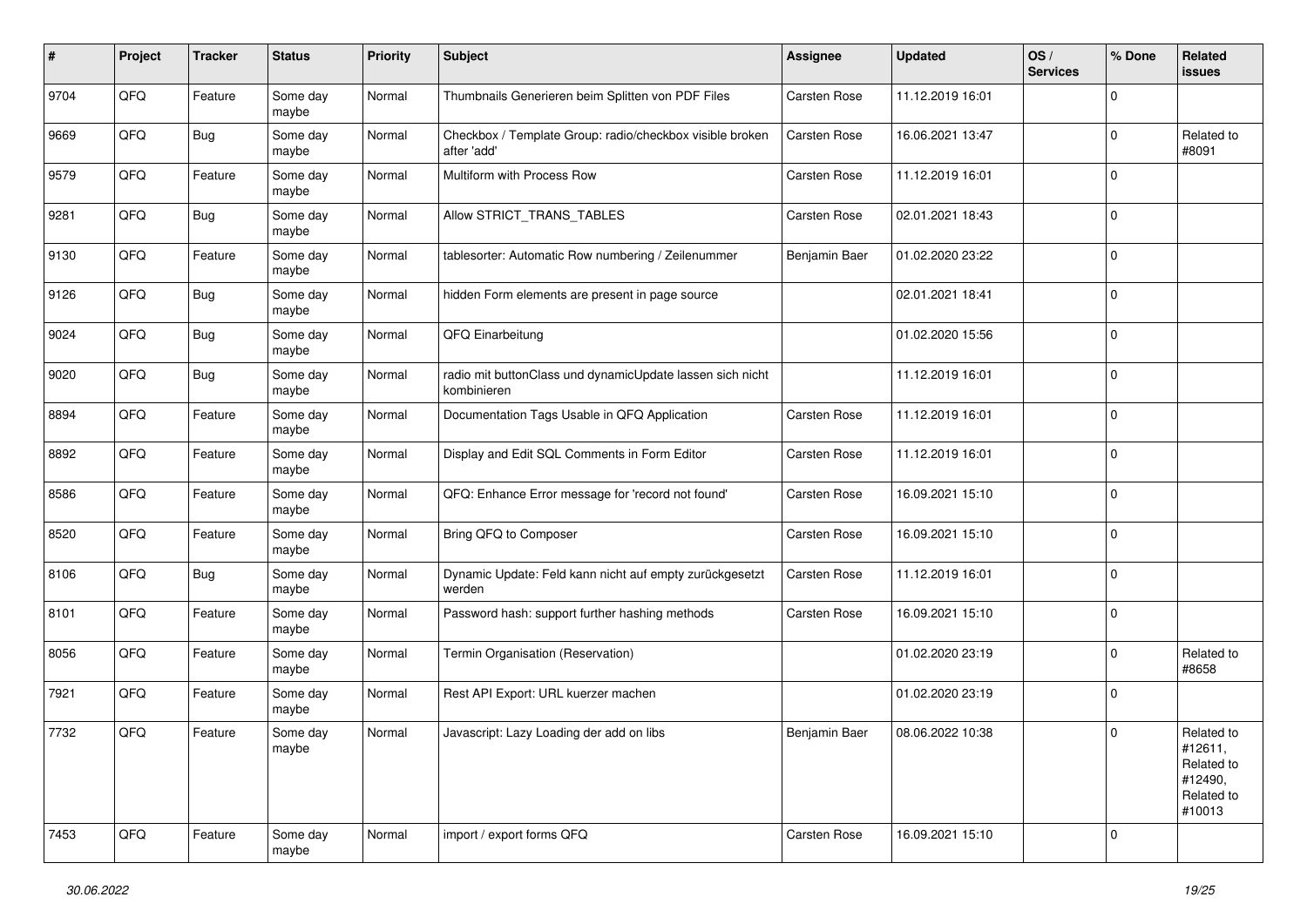| #    | Project | <b>Tracker</b> | <b>Status</b>     | <b>Priority</b> | <b>Subject</b>                                                                                 | Assignee      | <b>Updated</b>   | OS/<br><b>Services</b> | % Done       | <b>Related</b><br>issues |
|------|---------|----------------|-------------------|-----------------|------------------------------------------------------------------------------------------------|---------------|------------------|------------------------|--------------|--------------------------|
| 7452 | QFQ     | Feature        | Some day<br>maybe | Normal          | automate deployment new QFQ version                                                            | Carsten Rose  | 16.09.2021 15:10 |                        | $\Omega$     |                          |
| 7402 | QFQ     | <b>Bug</b>     | Some day<br>maybe | Normal          | thumbnail cache: outdated picture when permission denied<br>and permission resolved.           |               | 01.02.2020 23:20 |                        | 0            |                          |
| 7336 | QFQ     | Feature        | Some day<br>maybe | Normal          | PDF Upload: disallow PDFs with specific Meta information                                       | Carsten Rose  | 11.12.2019 16:01 |                        | 0            |                          |
| 7281 | QFQ     | <b>Bug</b>     | Some day<br>maybe | Normal          | Subrecords: on large screen separator line too short                                           |               | 01.02.2020 23:19 |                        | $\Omega$     |                          |
| 7278 | QFQ     | Feature        | Some day<br>maybe | Normal          | Form: Wert vordefinieren der immer gesetzt wird                                                |               | 02.05.2021 09:27 |                        | $\mathbf 0$  |                          |
| 7229 | QFQ     | Feature        | Some day<br>maybe | Normal          | New FormElement.type: Button                                                                   |               | 01.02.2021 12:32 |                        | $\mathbf{0}$ |                          |
| 7108 | QFQ     | Feature        | Some day<br>maybe | Normal          | QFQ Wrap Elements                                                                              |               | 11.12.2019 16:01 |                        | $\mathbf 0$  |                          |
| 7107 | QFQ     | Feature        | Some day<br>maybe | Normal          | Showcase Registration Tool: Anmeldung / Administration :<br>Liste Anmeldungen / Emaileinaldung | Carsten Rose  | 11.12.2019 16:01 |                        | 0            |                          |
| 7106 | QFQ     | Feature        | Some day<br>maybe | Normal          | Beispiel Nummerierung von Rows in Report                                                       |               | 11.12.2019 16:01 |                        | $\Omega$     |                          |
| 7105 | QFQ     | Feature        | Some day<br>maybe | Normal          | Beispiel wie man in einer zweiten Tabelle speichert.                                           |               | 11.12.2019 16:01 |                        | $\mathbf 0$  |                          |
| 7104 | QFQ     | Feature        | Some day<br>maybe | Normal          | Manual: hint about escaping if '\r' appears in mail body                                       |               | 11.12.2019 16:01 |                        | $\mathbf 0$  |                          |
| 7101 | QFQ     | <b>Bug</b>     | Some day<br>maybe | Normal          | form' in SIP and 'report' - breaks                                                             |               | 01.02.2020 23:20 |                        | $\mathbf 0$  |                          |
| 7100 | QFQ     | Feature        | Some day<br>maybe | Normal          | Download: log access, max downloads, time limit                                                |               | 01.02.2020 23:19 |                        | $\mathbf 0$  |                          |
| 6992 | QFQ     | Feature        | Some day<br>maybe | Normal          | DB exception: Syntax Highlight                                                                 |               | 11.12.2019 16:01 |                        | 0            | Related to<br>#5450      |
| 6972 | QFQ     | Feature        | Some day<br>maybe | Normal          | Fabric Clipboard / cross browser tab                                                           | Benjamin Baer | 01.02.2020 23:21 |                        | $\Omega$     |                          |
| 6970 | QFQ     | Feature        | Some day<br>maybe | Normal          | tablesorter: default fuer 'sortReset' aendern von 'Ctrl' zu 'Alt'                              | Benjamin Baer | 01.02.2020 23:21 |                        | $\Omega$     |                          |
| 6715 | QFQ     | Feature        | Some day<br>maybe | Normal          | Code-Refactoring: dbArray vereinheitlichen                                                     | Carsten Rose  | 11.12.2019 16:02 |                        | $\mathbf 0$  |                          |
| 6704 | QFQ     | Feature        | Some day<br>maybe | Normal          | Upload Mode: Bilder in Notizen rechts sollen aktuellen<br>Upload repräsentieren.               |               | 01.02.2020 23:19 |                        | 0            | Related to<br>#3264      |
| 6515 | QFQ     | Feature        | Some day<br>maybe | Normal          | Formular: Felder dynamisch ein/ausblenden                                                      |               | 11.12.2019 16:02 |                        | $\Omega$     |                          |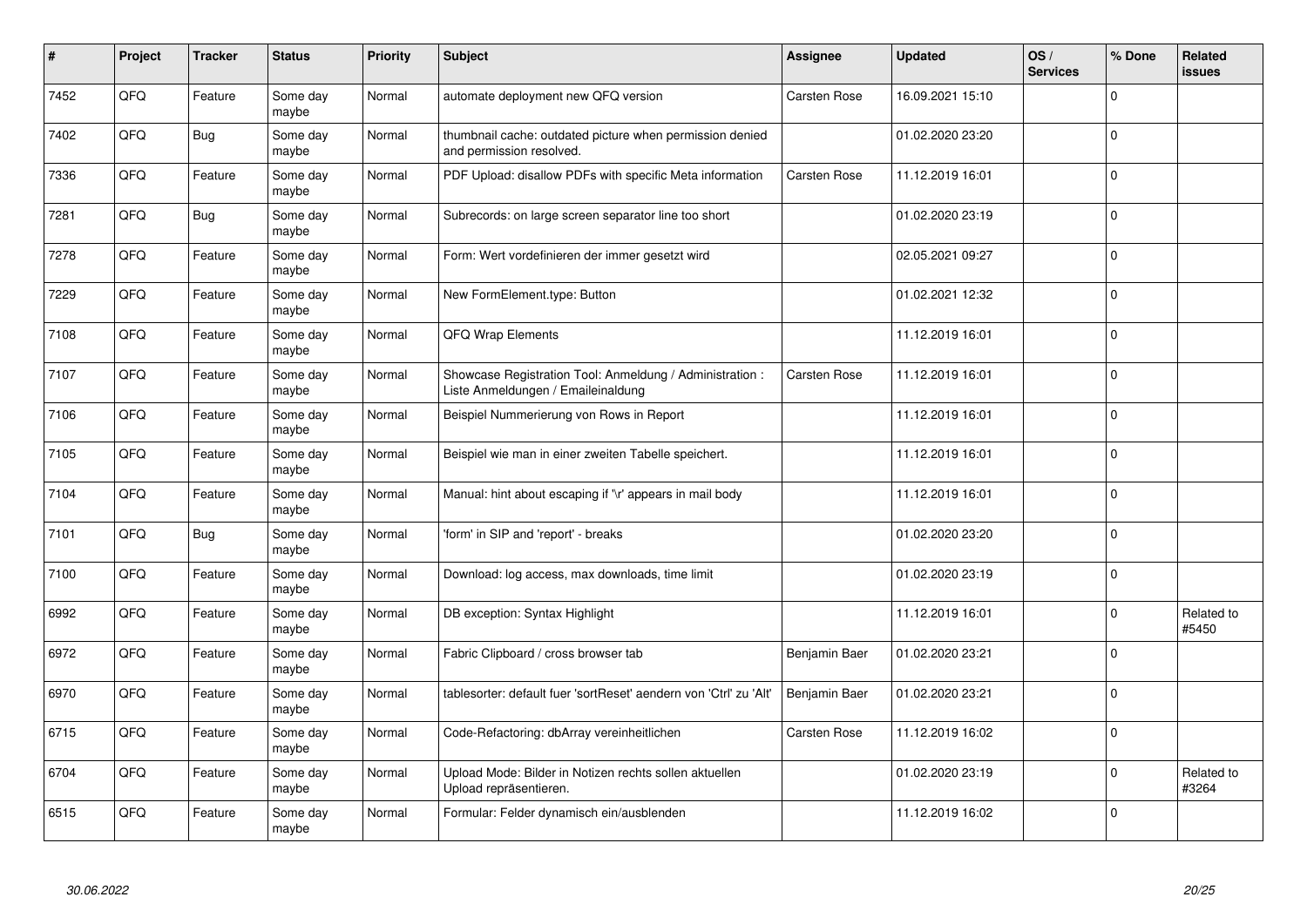| #    | Project | <b>Tracker</b> | <b>Status</b>     | <b>Priority</b> | Subject                                                                           | <b>Assignee</b>     | <b>Updated</b>   | OS/<br><b>Services</b> | % Done      | Related<br><b>issues</b>                    |
|------|---------|----------------|-------------------|-----------------|-----------------------------------------------------------------------------------|---------------------|------------------|------------------------|-------------|---------------------------------------------|
| 6299 | QFQ     | Feature        | Some day<br>maybe | Normal          | Attack detection: log table with invalid SIP access                               |                     | 11.12.2019 16:02 |                        | $\mathbf 0$ | Related to<br>#3947                         |
| 6288 | QFQ     | Feature        | Some day<br>maybe | Normal          | Best Practice: Erklaeren wie man ein Formular ganz in<br>'weiss' erstellen kann   |                     | 11.12.2019 16:02 |                        | $\mathbf 0$ |                                             |
| 6084 | QFQ     | Feature        | Some day<br>maybe | Normal          | New escape type: 'D' - convert date                                               |                     | 01.02.2020 23:19 |                        | $\Omega$    |                                             |
| 6083 | QFQ     | Feature        | Some day<br>maybe | Normal          | Dynamic Update: Value Check via SQL                                               |                     | 11.12.2019 16:02 |                        | $\mathbf 0$ |                                             |
| 5991 | QFQ     | <b>Bug</b>     | Some day<br>maybe | Normal          | URLs with ' ' or long parameter are problematic                                   | Carsten Rose        | 01.02.2020 23:19 |                        | $\mathbf 0$ |                                             |
| 5983 | QFQ     | Feature        | Some day<br>maybe | Normal          | Form Submit (save & update): normalize date/-time FE                              | Carsten Rose        | 01.02.2020 23:19 |                        | $\mathbf 0$ |                                             |
| 5923 | QFQ     | Feature        | Some day<br>maybe | Normal          | fillStoreSystemBySqlLate                                                          |                     | 01.02.2020 23:19 |                        | $\mathbf 0$ |                                             |
| 5895 | QFQ     | Feature        | Some day<br>maybe | Normal          | Tutorial: List of all QFQ Features                                                |                     | 01.02.2020 23:19 |                        | $\mathbf 0$ |                                             |
| 5893 | QFQ     | Feature        | Some day<br>maybe | Normal          | Edit on double-click                                                              |                     | 01.02.2020 23:19 |                        | $\mathbf 0$ | Related to<br>#5894                         |
| 5892 | QFQ     | Feature        | Some day<br>maybe | Normal          | QFQ should use T3 API to manipulate FE GROUP<br>membership                        |                     | 01.02.2020 23:20 |                        | $\mathbf 0$ |                                             |
| 5877 | QFQ     | <b>Bug</b>     | Some day<br>maybe | Normal          | FE.type=note:bsColumn strange behaviour                                           |                     | 01.02.2020 23:19 |                        | $\mathbf 0$ |                                             |
| 5852 | QFQ     | Feature        | Some day<br>maybe | Normal          | Logging: mail.log / sql.log - im FE anzeigen und via AJAX<br>aktualisieren        | Carsten Rose        | 01.02.2020 23:19 |                        | $\mathbf 0$ | Related to<br>#5885                         |
| 5851 | QFQ     | Feature        | Some day<br>maybe | Normal          | Queue System implementieren: MQTT, RabbitMQ                                       |                     | 01.02.2020 23:20 |                        | $\Omega$    | Related to<br>#5715                         |
| 5850 | QFQ     | Feature        | Some day<br>maybe | Normal          | Deployment: In QFQ Doc best practice fuer zeitgemaesses<br>Deployment beschreiben |                     | 01.02.2020 23:20 |                        | $\mathbf 0$ |                                             |
| 5805 | QFQ     | Feature        | Some day<br>maybe | Normal          | TypeAHead SQL value instead of key stored                                         |                     | 01.02.2020 23:19 |                        | $\mathbf 0$ | Related to<br>#5444                         |
| 5783 | QFQ     | Feature        | Some day<br>maybe | Normal          | <b>BPMN View/Edit</b>                                                             |                     | 11.12.2019 16:02 |                        | $\mathbf 0$ |                                             |
| 5768 | QFQ     | Bug            | Some day<br>maybe | Normal          | '{{pageLanguage:T}}' missing if QFQ is called via api                             | <b>Carsten Rose</b> | 01.02.2020 23:19 |                        | $\mathbf 0$ |                                             |
| 5706 | QFQ     | <b>Bug</b>     | Some day<br>maybe | Normal          | upload: fileDestination needs to be sanatized                                     | Carsten Rose        | 01.02.2020 23:19 |                        | $\mathbf 0$ |                                             |
| 5665 | QFQ     | Feature        | Some day<br>maybe | Normal          | Versuch das '{{!' nicht mehr noetig ist.                                          | Carsten Rose        | 01.02.2020 23:20 |                        | $\mathbf 0$ | Related to<br>#7432,<br>Related to<br>#7434 |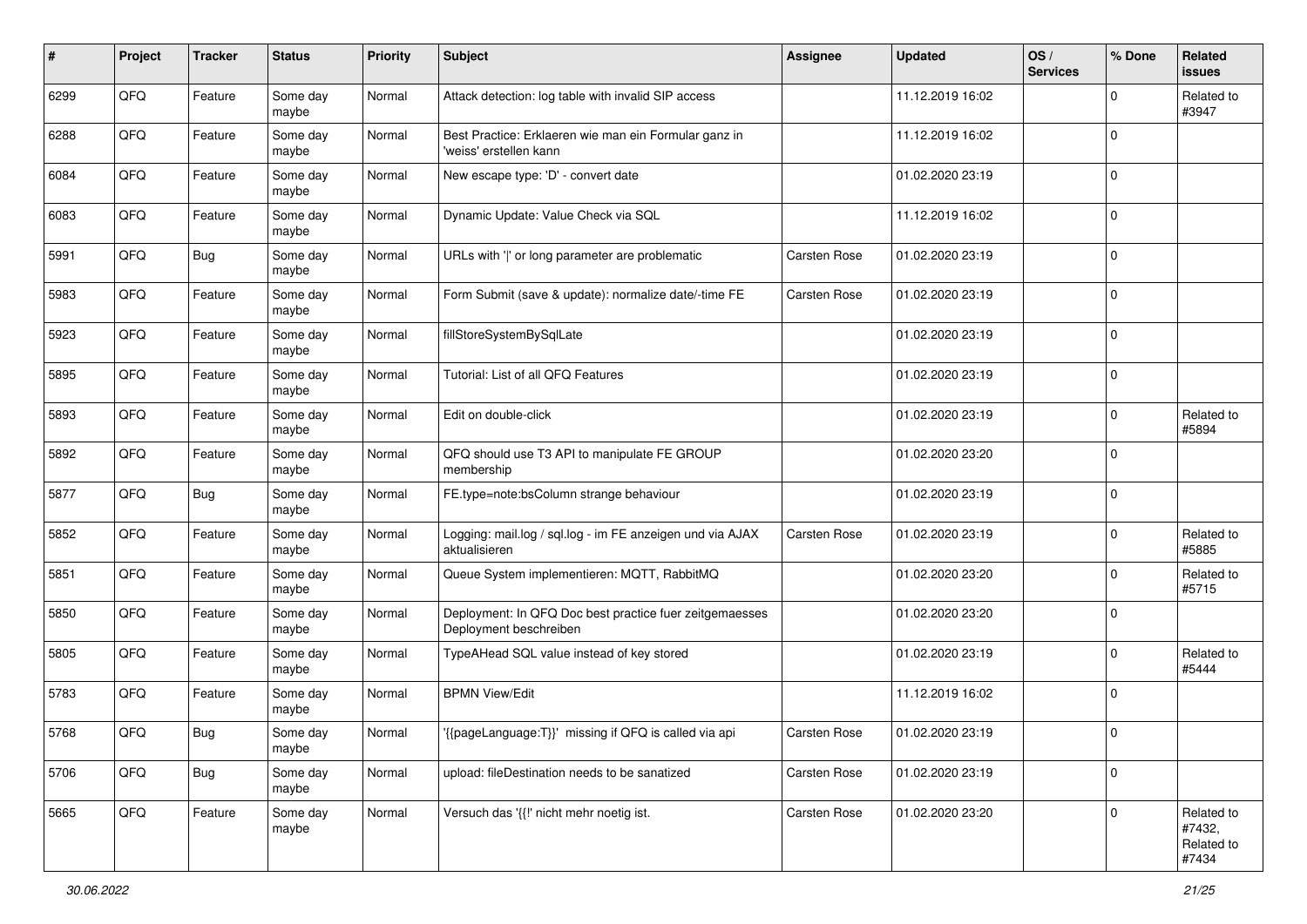| #    | Project | <b>Tracker</b> | <b>Status</b>     | <b>Priority</b> | <b>Subject</b>                                                                                                       | <b>Assignee</b>     | <b>Updated</b>   | OS/<br><b>Services</b> | % Done      | <b>Related</b><br>issues |
|------|---------|----------------|-------------------|-----------------|----------------------------------------------------------------------------------------------------------------------|---------------------|------------------|------------------------|-------------|--------------------------|
| 5579 | QFQ     | Feature        | Some day<br>maybe | Normal          | Enhance Doc / Presentation: variable type 'link column type'                                                         | <b>Carsten Rose</b> | 01.02.2020 23:19 |                        | $\mathbf 0$ |                          |
| 5557 | QFQ     | <b>Bug</b>     | Some day<br>maybe | Normal          | Form load: STORE_RECORD filled, but should be empty                                                                  | Carsten Rose        | 01.02.2020 23:19 |                        | $\mathbf 0$ |                          |
| 5548 | QFQ     | Feature        | Some day<br>maybe | Normal          | 801 Textfiles/Scriptfiles als Thumbnail                                                                              | Carsten Rose        | 07.03.2022 16:26 |                        | $\mathbf 0$ |                          |
| 5480 | QFQ     | Feature        | Some day<br>maybe | Normal          | QFQ: Dokumentation mit Screenshots versehen                                                                          | Carsten Rose        | 01.02.2020 23:20 |                        | $\mathbf 0$ | Related to<br>#9879      |
| 5455 | QFQ     | Feature        | Some day<br>maybe | Normal          | Mail Redirects grld abhaengig                                                                                        |                     | 01.02.2020 23:20 |                        | $\Omega$    |                          |
| 5452 | QFQ     | Feature        | Some day<br>maybe | Normal          | Thumbnails from PDF: bad quality                                                                                     |                     | 01.02.2020 23:20 |                        | $\mathbf 0$ |                          |
| 5428 | QFQ     | Feature        | Some day<br>maybe | Normal          | secure thumbnail: late render on access.                                                                             | Carsten Rose        | 01.02.2020 23:20 |                        | $\Omega$    |                          |
| 5389 | QFQ     | Feature        | Some day<br>maybe | Normal          | QFQ Design: Multline label / note                                                                                    | Benjamin Baer       | 01.02.2020 23:19 |                        | $\mathbf 0$ |                          |
| 5342 | QFQ     | Feature        | Some day<br>maybe | Normal          | link - with HTML Attributes                                                                                          |                     | 01.02.2020 23:20 |                        | $\mathbf 0$ | Related to<br>#14077     |
| 5160 | QFQ     | Feature        | Some day<br>maybe | Normal          | QFQ collaborative / together.js, ShareJS, y-js, collaborative,                                                       |                     | 11.12.2019 16:02 |                        | $\Omega$    |                          |
| 5132 | QFQ     | Feature        | Some day<br>maybe | Normal          | Error Message sendmail missing attachment: more details                                                              | Carsten Rose        | 01.02.2020 23:19 |                        | $\mathbf 0$ |                          |
| 5129 | QFQ     | Feature        | Some day<br>maybe | Normal          | Reports: SQL fuer x Achse und y Achse                                                                                |                     | 11.12.2019 16:02 |                        | $\Omega$    |                          |
| 5024 | QFQ     | Feature        | Some day<br>maybe | Normal          | Fabric: Generate PDF with edits                                                                                      | Benjamin Baer       | 01.02.2020 23:20 |                        | $\mathbf 0$ | Related to<br>#10704     |
| 5021 | QFQ     | Bug            | Some day<br>maybe | Normal          | FE.typ=extra - during save displays error 'datum2' already<br>filled in STORE_SIP - the value is stored nevertheless | Carsten Rose        | 01.02.2020 23:19 |                        | $\mathbf 0$ | Related to<br>#3875      |
| 4974 | QFQ     | Feature        | Some day<br>maybe | Normal          | Long polling - inform all listening clients of changes                                                               |                     | 11.12.2019 16:02 |                        | $\mathbf 0$ |                          |
| 4956 | QFQ     | Feature        | Some day<br>maybe | Normal          | Sendmail: Benutzerdefinierte Headers                                                                                 | Carsten Rose        | 11.12.2019 16:02 |                        | $\mathbf 0$ |                          |
| 4872 | QFQ     | Feature        | Some day<br>maybe | Normal          | Fields of Typo3 page available in STORE_TYPO3                                                                        | Carsten Rose        | 01.02.2020 23:19 |                        | $\mathbf 0$ |                          |
| 4869 | QFQ     | Feature        | Some day<br>maybe | Normal          | Dynamic Update (show, hide, readonly?, required?) for<br><b>Template Group Elements</b>                              | Carsten Rose        | 01.02.2020 23:19 |                        | $\mathbf 0$ | Related to<br>#4865      |
| 4839 | QFQ     | Feature        | Some day<br>maybe | Normal          | qfq-handle in <head> Abschnitt</head>                                                                                | Carsten Rose        | 11.12.2019 16:02 |                        | $\Omega$    |                          |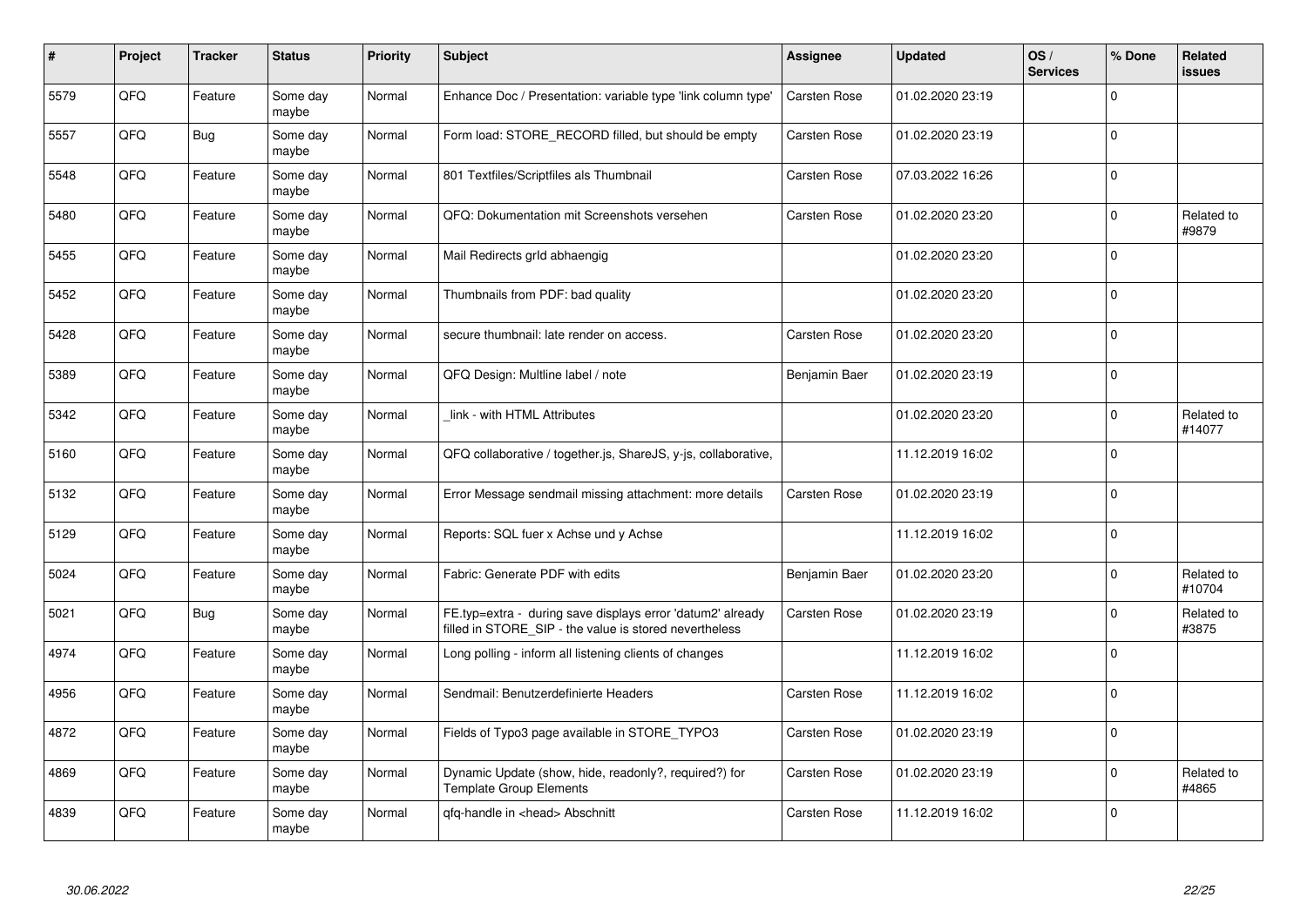| ∦    | Project | <b>Tracker</b> | <b>Status</b>     | <b>Priority</b> | <b>Subject</b>                                                                                                                                                | <b>Assignee</b> | <b>Updated</b>   | OS/<br><b>Services</b> | % Done      | Related<br>issues                              |
|------|---------|----------------|-------------------|-----------------|---------------------------------------------------------------------------------------------------------------------------------------------------------------|-----------------|------------------|------------------------|-------------|------------------------------------------------|
| 4816 | QFQ     | Feature        | Some day<br>maybe | Normal          | Templates for QFQ Reports (Tables, Radios, )                                                                                                                  |                 | 01.02.2020 23:20 |                        | $\mathbf 0$ |                                                |
| 4771 | QFQ     | Bug            | Some day<br>maybe | Normal          | qfq: select-down-values empty after save (edit-form for<br>program administrators)                                                                            | Carsten Rose    | 01.02.2020 23:20 |                        | $\Omega$    | Related to<br>#4549, Has<br>duplicate<br>#4282 |
| 4757 | QFQ     | Feature        | Some day<br>maybe | Normal          | Test subrecord: download links ok? Links ok?                                                                                                                  | Carsten Rose    | 01.02.2020 23:20 |                        | $\Omega$    |                                                |
| 4719 | QFQ     | Feature        | Some day<br>maybe | Normal          | Custom Message in Client in case of 'Browser tab close,<br>modification will be lost'                                                                         |                 | 01.02.2020 23:20 |                        | $\Omega$    |                                                |
| 4659 | QFQ     | Bug            | Some day<br>maybe | Normal          | infoButtonExtra                                                                                                                                               | Carsten Rose    | 01.02.2020 23:20 |                        | $\Omega$    |                                                |
| 4652 | QFQ     | Feature        | Some day<br>maybe | Normal          | UZH CD: Weiterleitung auf benutzerdefinierte 403/404 Seite                                                                                                    | Carsten Rose    | 01.02.2020 23:20 |                        | $\Omega$    |                                                |
| 4651 | QFQ     | <b>Bug</b>     | Some day<br>maybe | Normal          | "Loading document" Modal wird angezeigt bei uzhcd type=2<br>Ansicht                                                                                           | Carsten Rose    | 01.02.2020 23:20 |                        | $\Omega$    |                                                |
| 4650 | QFQ     | Feature        | Some day<br>maybe | Normal          | Convert html to doc/rtf                                                                                                                                       | Carsten Rose    | 01.02.2020 23:20 |                        | 0           | Related to<br>#10704                           |
| 4640 | QFQ     | Feature        | Some day<br>maybe | Normal          | Rename System Forms                                                                                                                                           |                 | 01.02.2020 23:20 |                        | $\Omega$    |                                                |
| 4627 | QFQ     | Feature        | Some day<br>maybe | Normal          | dbupdate: all tables - check 'create', 'modified' if it is possible<br>to change to default 'CURRENT_TIMESTAMP' and modified<br>'ON UPDATE CURRENT_TIMESTAMP' |                 | 01.02.2020 23:20 |                        | $\mathbf 0$ |                                                |
| 4626 | QFQ     | Feature        | Some day<br>maybe | Normal          | Mobile View: 'classBody=qfq-form-right' makes no sense                                                                                                        |                 | 01.02.2020 23:20 |                        | 0           |                                                |
| 4606 | QFQ     | Feature        | Some day<br>maybe | Normal          | link: qualifier to render bootstrap button                                                                                                                    | Carsten Rose    | 01.02.2020 23:19 |                        | $\mathbf 0$ |                                                |
| 4583 | QFQ     | Bug            | Some day<br>maybe | Normal          | Dynamic Update bei TypeAhead Feldern                                                                                                                          | Carsten Rose    | 01.02.2020 23:19 |                        | 0           |                                                |
| 4551 | QFQ     | Feature        | Some day<br>maybe | Normal          | Set 'pills' via dynamicUpdate to show/hide/disabled                                                                                                           |                 | 01.02.2020 23:20 |                        | $\Omega$    | Related to<br>#3752                            |
| 4549 | QFQ     | <b>Bug</b>     | Some day<br>maybe | Normal          | TemplateGroups: FE.type SELECT loose selected value<br>after save                                                                                             | Carsten Rose    | 01.02.2020 23:20 |                        | $\Omega$    | Related to<br>#4548.<br>Related to<br>#4771    |
| 4546 | QFQ     | <b>Bug</b>     | Some day<br>maybe | Normal          | NH: SIP storage is destroyed                                                                                                                                  |                 | 01.02.2020 23:20 |                        | 0           |                                                |
| 4536 | QFQ     | Feature        | Some day<br>maybe | Normal          | FE upload: problem with delete if mutliple uploads an<br>FE.name="                                                                                            |                 | 01.02.2020 23:20 |                        | $\mathbf 0$ |                                                |
| 4528 | QFQ     | Bug            | Some day<br>maybe | Normal          | extraButtonLock mit SQLAhead Bug                                                                                                                              | Carsten Rose    | 01.02.2020 23:19 |                        | $\pmb{0}$   |                                                |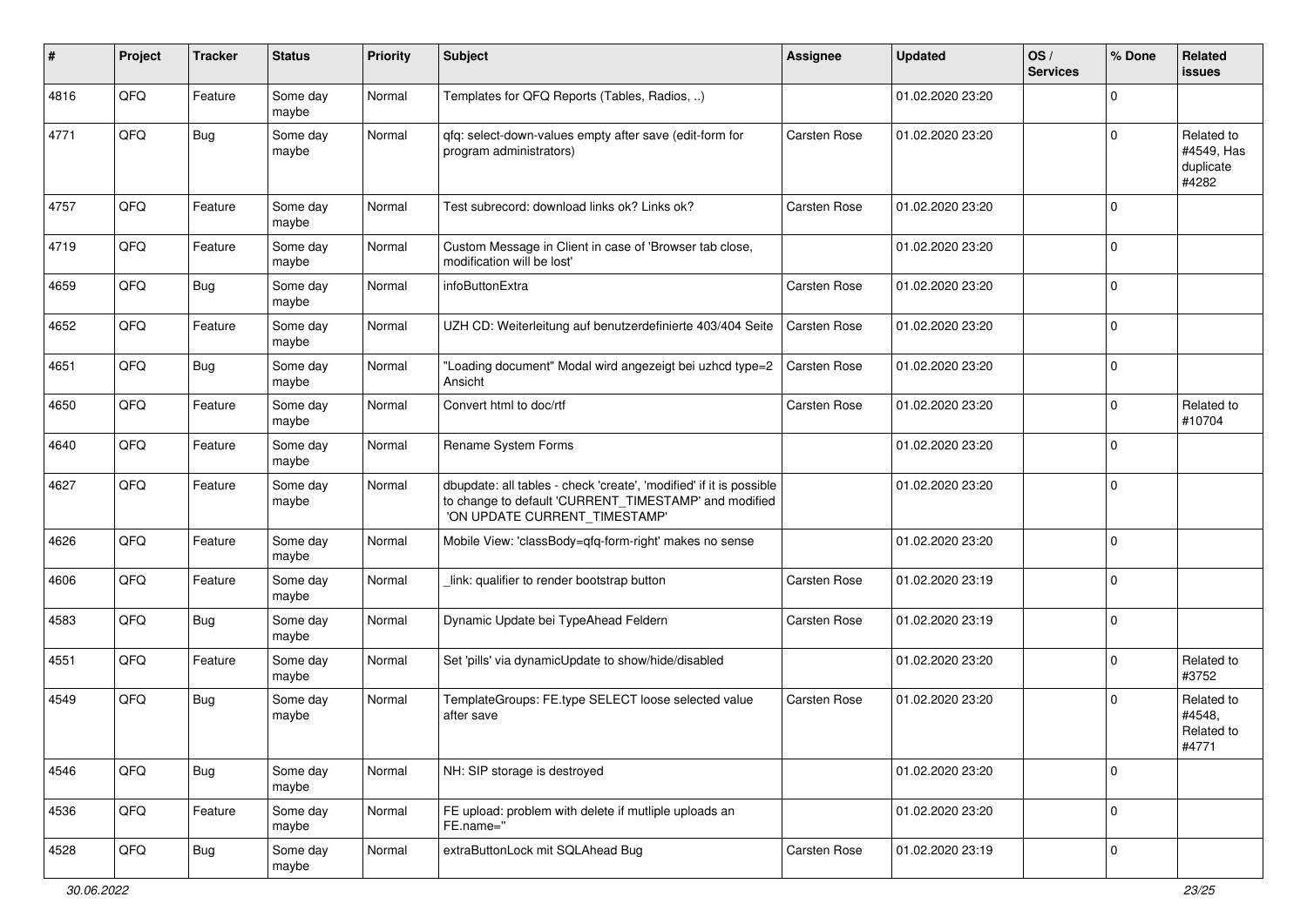| $\vert$ # | Project | <b>Tracker</b> | <b>Status</b>     | <b>Priority</b> | <b>Subject</b>                                                                                                                                           | <b>Assignee</b> | <b>Updated</b>   | OS/<br><b>Services</b> | % Done      | Related<br>issues                           |
|-----------|---------|----------------|-------------------|-----------------|----------------------------------------------------------------------------------------------------------------------------------------------------------|-----------------|------------------|------------------------|-------------|---------------------------------------------|
| 4454      | QFQ     | <b>Bug</b>     | Some day<br>maybe | Normal          | Required Elements: multiple elements in a row - whole row<br>marked if only one input is empty.                                                          | Benjamin Baer   | 01.02.2020 23:20 |                        | $\mathbf 0$ |                                             |
| 4446      | QFQ     | Feature        | Some day<br>maybe | Normal          | New FE get same feldContainerId as last modifed FE                                                                                                       |                 | 01.02.2020 23:20 |                        | 0           |                                             |
| 4445      | QFQ     | Feature        | Some day<br>maybe | Normal          | template group: Option to simulate fieldset                                                                                                              |                 | 28.06.2021 14:11 |                        | 0           |                                             |
| 4444      | QFQ     | Feature        | Some day<br>maybe | Normal          | FE.type=upload: detect mime type                                                                                                                         |                 | 11.12.2019 16:02 |                        | 0           | Related to<br>#4303                         |
| 4443      | QFQ     | Feature        | Some day<br>maybe | Normal          | Form: multiple secondary tables                                                                                                                          |                 | 01.02.2020 23:20 |                        | $\mathbf 0$ |                                             |
| 4442      | QFQ     | Feature        | Some day<br>maybe | Normal          | Special Column Name: _link - new symbol G (Glyph) to<br>choose any available symbol                                                                      |                 | 11.12.2019 16:02 |                        | 0           |                                             |
| 4441      | QFQ     | <b>Bug</b>     | Some day<br>maybe | Normal          | \$_SERVER Vars sollten nur aus dem Store genommen<br>werden - Code entsprechend anpassen.                                                                |                 | 11.12.2019 16:02 |                        | $\mathbf 0$ |                                             |
| 4440      | QFQ     | Feature        | Some day<br>maybe | Normal          | Manual.rst: explain how to. expand PHP Session to 4h                                                                                                     |                 | 11.12.2019 16:02 |                        | 0           |                                             |
| 4439      | QFQ     | Feature        | Some day<br>maybe | Normal          | Log: report all actions fired by an FE Element, incl. the<br>original directive (slaveld, sqlInsert, )                                                   |                 | 01.02.2020 23:20 |                        | $\Omega$    | Related to<br>#4432,<br>Related to<br>#5458 |
| 4435      | QFQ     | Feature        | Some day<br>maybe | Normal          | Report: striptags - specify allowed tags                                                                                                                 |                 | 01.02.2020 23:20 |                        | $\mathbf 0$ |                                             |
| 4433      | QFQ     | Feature        | Some day<br>maybe | Normal          | Log when SIP will be destroyed by QFQ for any (security)<br>reason                                                                                       |                 | 01.02.2020 23:20 |                        | $\Omega$    | Related to<br>#4432,<br>Related to<br>#5458 |
| 4420      | QFQ     | Feature        | Some day<br>maybe | Normal          | Client: Local Storage - store the changes of a form, local in<br>the browser.                                                                            | Benjamin Baer   | 11.12.2019 16:02 |                        | 0           |                                             |
| 4398      | QFQ     | Bug            | Some day<br>maybe | Normal          | Typeahead: mouse click in a prefilled input opens a single<br>item dropdown with the current value - click on it seems to<br>set the value, not the key. | Benjamin Baer   | 01.02.2020 23:20 |                        | 0           | Related to<br>#4457                         |
| 4365      | QFQ     | Feature        | Some day<br>maybe | Normal          | Multi Language: new way of config                                                                                                                        | Carsten Rose    | 01.02.2020 23:20 |                        | $\mathbf 0$ |                                             |
| 4349      | QFQ     | Feature        | Some day<br>maybe | Normal          | link download: downloaded external URL to<br>deliver/concatenate - check mimetipe and handle it correctly                                                | Carsten Rose    | 11.12.2019 16:02 |                        | 0           |                                             |
| 4343      | QFQ     | Feature        | Some day<br>maybe | Normal          | Link: Classifier to add 'attributes'                                                                                                                     | Carsten Rose    | 01.02.2020 23:20 |                        | 0           | Related to<br>#14077                        |
| 4330      | QFQ     | Feature        | Some day<br>maybe | Normal          | Error Message: report missing {{ / }} in sqlUpdate, sqlInsert,<br>sqlDelete, sqlAfter, sqlBefore in FE action elements.                                  | Carsten Rose    | 01.02.2020 23:20 |                        | $\mathbf 0$ |                                             |
| 4328      | QFQ     | <b>Bug</b>     | Some day<br>maybe | Normal          | Error Message: Show FE name/number on problems in FE                                                                                                     | Carsten Rose    | 01.02.2020 23:20 |                        | $\pmb{0}$   |                                             |